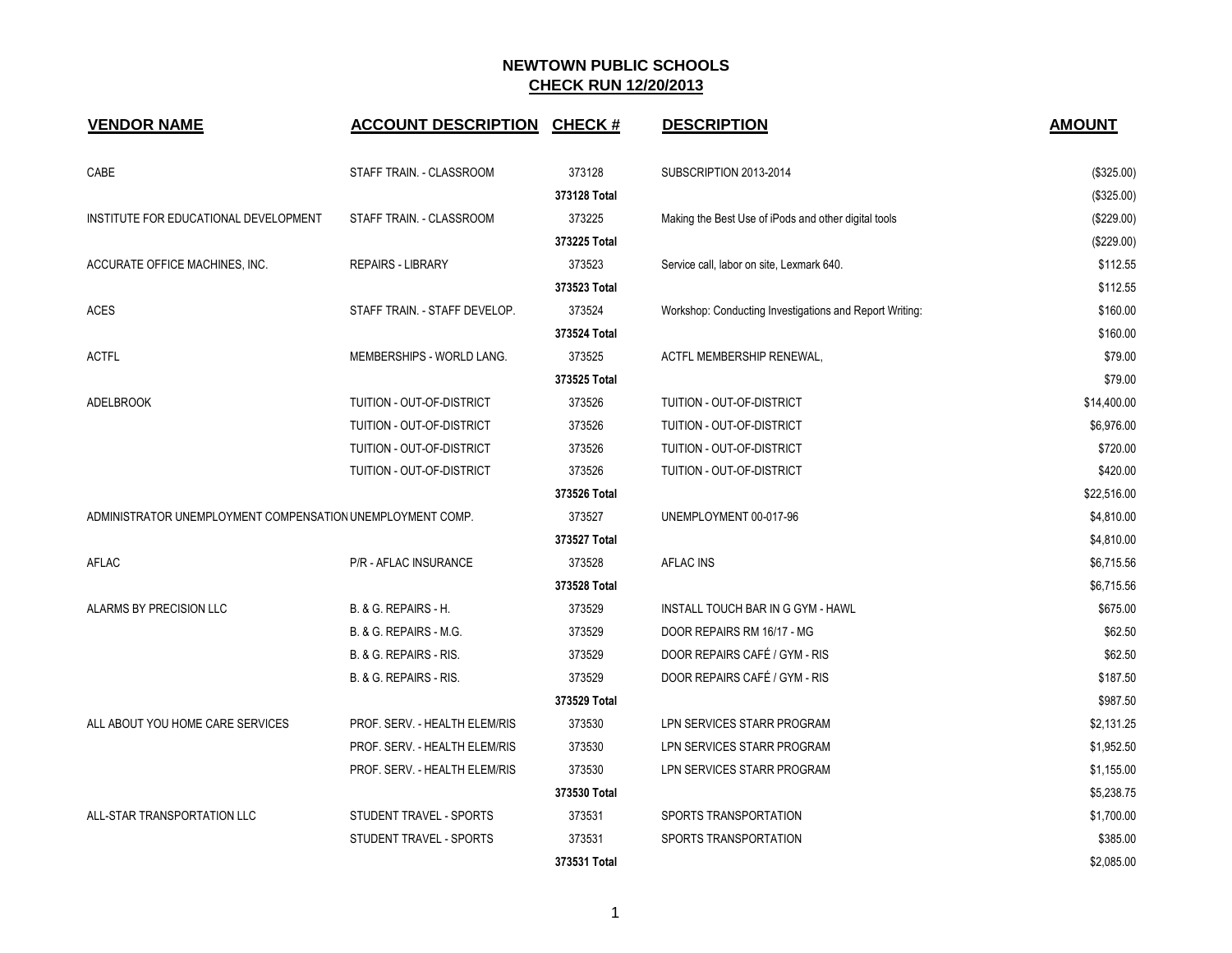| <b>VENDOR NAME</b>               | <b>ACCOUNT DESCRIPTION</b>        | <b>CHECK#</b> | <b>DESCRIPTION</b>                                           | <b>AMOUNT</b> |
|----------------------------------|-----------------------------------|---------------|--------------------------------------------------------------|---------------|
| <b>LESLI ALLEN</b>               | <b>INSTR. SUPPLIES - GUIDANCE</b> | 373532        | COUNSELING SUPPLIES & SNACKS                                 | \$90.01       |
|                                  |                                   | 373532 Total  |                                                              | \$90.01       |
| ALTUS POWER FUNDS, LLC SERIES II | ELECTRICITY - M.S.                | 373533        | <b>NOV SOLAR POWER</b>                                       | \$915.51      |
|                                  |                                   | 373533 Total  |                                                              | \$915.51      |
| AMAZON                           | <b>SUPPLIES - LIBRARY</b>         | 373534        | Amazon Book Order *See attached*                             | (\$16.00)     |
|                                  | <b>SUPPLIES - LIBRARY</b>         | 373534        | Amazon Book Order *See attached*                             | \$22.41       |
|                                  | <b>SUPPLIES - LIBRARY</b>         | 373534        | Amazon Book Order *See attached*                             | \$32.21       |
|                                  | SUPPLIES - LIBRARY                | 373534        | Amazon Book Order *See attached*                             | \$14.99       |
|                                  | <b>SUPPLIES - LIBRARY</b>         | 373534        | Shipping                                                     | \$3.99        |
|                                  | <b>SUPPLIES - LIBRARY</b>         | 373534        | Amazon Book Order *See attached*                             | \$42.52       |
|                                  | <b>SUPPLIES - LIBRARY</b>         | 373534        | Shipping                                                     | \$3.99        |
|                                  | <b>SUPPLIES - LIBRARY</b>         | 373534        | Amazon Book Order *See attached*                             | \$306.18      |
|                                  | <b>SUPPLIES - LIBRARY</b>         | 373534        | Amazon Book Order *See attached*                             | \$16.97       |
|                                  | <b>SUPPLIES - LIBRARY</b>         | 373534        | Amazon Book Order *See attached*                             | \$76.11       |
|                                  | <b>SUPPLIES - LIBRARY</b>         | 373534        | Amazon Book Order *See attached*                             | \$70.24       |
|                                  | SUPPLIES - LIBRARY                | 373534        | Amazon Book Order *See attached*                             | \$217.22      |
|                                  |                                   | 373534 Total  |                                                              | \$790.83      |
| AMAZON                           | INSTR. SUPPLIES - COMPUTER ED.    | 373535        | HP LaserJet 05A Black Print Cartridge                        | \$75.00       |
|                                  | INSTR. SUPPLIES - COMPUTER ED.    | 373535        | Dust off Compressed Gas Duster (12 pk)                       | \$52.49       |
|                                  | INSTR. SUPPLIES - COMPUTER ED.    | 373535        | Velcro Back 7/8 inch square value pk 32 sets - Black         | \$36.40       |
|                                  | INSTR. SUPPLIES - COMPUTER ED.    | 373535        | SmaartBoard Unifi 45 Projector replacement lamp with housing | \$132.36      |
|                                  | INSTR. SUPPLIES - COMPUTER ED.    | 373535        | Shipping                                                     | \$6.62        |
|                                  | INSTR. SUPPLIES - COMPUTER ED.    | 373535        | Laser toner cartridge - Black Q2612A HP 12Aj                 | \$64.84       |
|                                  | OFF. SUPPLIES - ADMIN.            | 373535        | PLASTIC TABLE SKIRTS, 29 INCH X 14 FEET.                     | \$38.95       |
|                                  | INSTR. SUPPLIES - COMPUTER ED.    | 373535        | U473D Slim Multimedia Keyboard with 2 USB Port               | \$46.99       |
|                                  | INSTR. SUPPLIES - COMPUTER ED.    | 373535        | HP CE278A LaserJet 78A Black Cartridge.                      | \$64.99       |
|                                  |                                   | 373535 Total  |                                                              | \$518.64      |
| AMAZON                           | INSTR. SUPPLIES - CLASSROOM       | 373536        | Recipe for Reading                                           | \$208.70      |
|                                  | INSTR. SUPPLIES - CLASSROOM       | 373536        | S&H 10%                                                      | \$27.00       |
|                                  |                                   | 373536 Total  |                                                              | \$235.70      |
| AMERICAN ASSOCIATION OF PHYSICS  | <b>INSTR. SUPPLIES - SCIENCE</b>  | 373537        | REGISTRATION FOR EXAM VIA WEB ASSIGN                         | \$120.00      |
|                                  |                                   | 373537 Total  |                                                              | \$120.00      |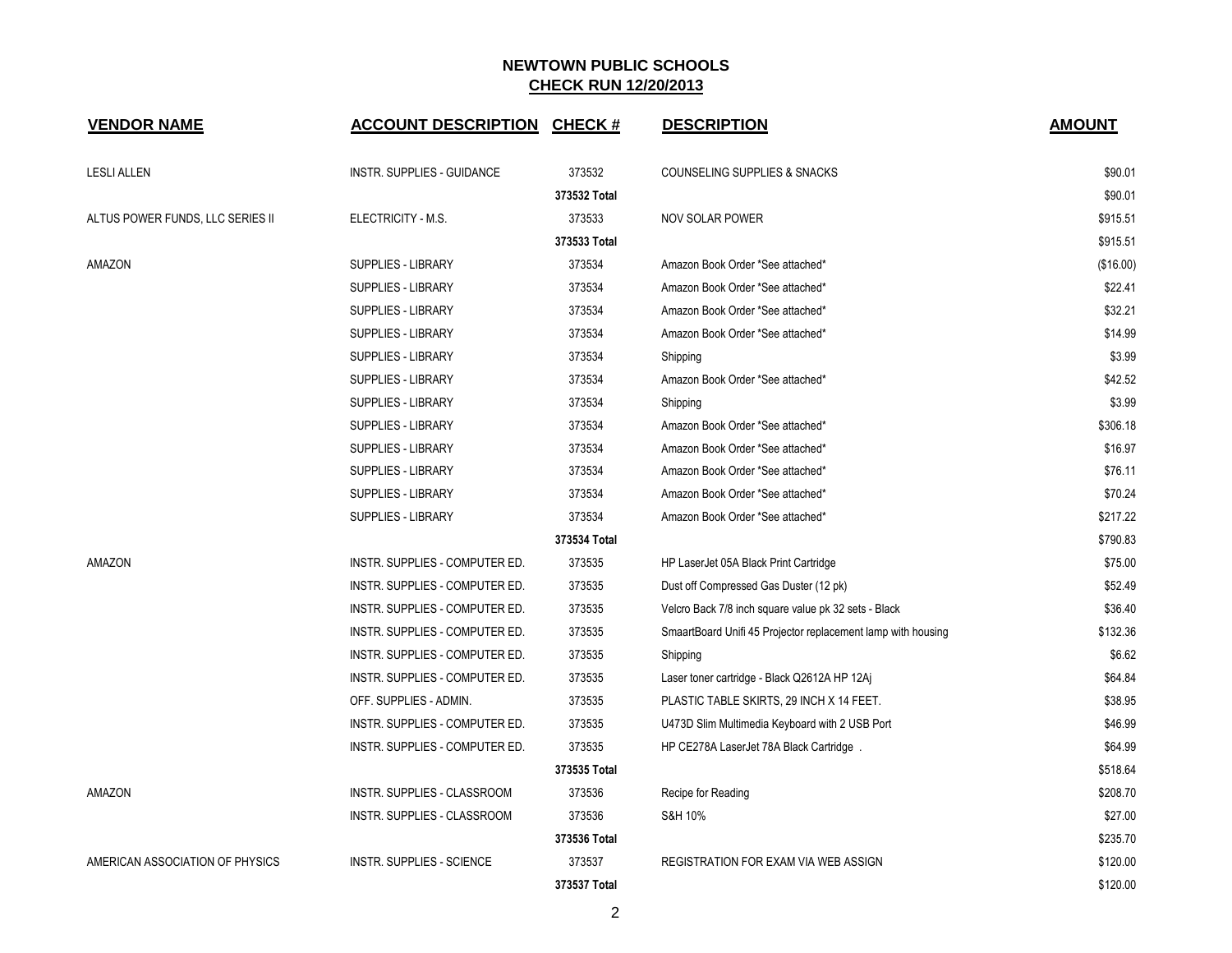| <b>VENDOR NAME</b>                                           | <b>ACCOUNT DESCRIPTION CHECK #</b> |              | <b>DESCRIPTION</b>                          | <b>AMOUNT</b> |
|--------------------------------------------------------------|------------------------------------|--------------|---------------------------------------------|---------------|
| AMERICAN EDUCATION RESEARCH ASSOCIATION MEMBERSHIPS - ADMIN. |                                    | 373538       | RENEWAL OF MEMBERSHIP                       | \$150.00      |
|                                                              | MEMBERSHIPS - ADMIN.               | 373538       | ADDITIONAL SUBSCRIPTION                     | \$20.00       |
|                                                              |                                    | 373538 Total |                                             | \$170.00      |
| AMERICAN MATHEMATICS COMPETITIONS                            | CONTRACTED SERV. - MATH            | 373539       | <b>REGISTRATION</b>                         | \$42.00       |
|                                                              | CONTRACTED SERV. - MATH            | 373539       | <b>BUNDLES OF AMC 10</b>                    | \$190.00      |
|                                                              | CONTRACTED SERV. - MATH            | 373539       | <b>BUNDLES OF AMC 12</b>                    | \$190.00      |
|                                                              | CONTRACTED SERV. - MATH            | 373539       | AMC 10 SOLUTIONS                            | \$7.00        |
|                                                              | CONTRACTED SERV. - MATH            | 373539       | AMC 12 SOLUTIONS                            | \$7.00        |
|                                                              |                                    | 373539 Total |                                             | \$436.00      |
| AMERICAN RED CROSS                                           | STAFF TRAIN. - HEALTH ADMIN.       | 373540       | CPR/FIRST AID & AED TRAINING 2013/14        | \$38.00       |
|                                                              | STAFF TRAIN. - HEALTH ADMIN.       | 373540       | CPR/FIRST AID & AED TRAINING 2013/14        | \$247.00      |
|                                                              |                                    | 373540 Total |                                             | \$285.00      |
| AQUARION WATER COMPANY OF CT                                 | WATER - H.                         | 373541       | WATER 200332183                             | \$361.61      |
|                                                              | WATER - S.H.                       | 373541       | WATER 200326171                             | \$215.41      |
|                                                              | WATER - M.G.                       | 373541       | SINGLE DEVICE TESTING                       | \$55.00       |
|                                                              | WATER - M.G.                       | 373541       | WATER 200331002                             | \$451.58      |
|                                                              | WATER - M.S.                       | 373541       | WATER 200330637                             | \$777.71      |
|                                                              | WATER - H.S.                       | 373541       | WATER 200328870                             | \$1,351.26    |
|                                                              | WATER - H.S.                       | 373541       | WATER 200331205                             | \$34.96       |
|                                                              | WATER - H.S.                       | 373541       | WATER 200328345                             | \$209.79      |
|                                                              |                                    | 373541 Total |                                             | \$3,457.32    |
| <b>ASBO</b>                                                  | MEMBERSHIPS - BUS, SERV.           | 373542       | PROF MEMBERSHIP 124M                        | \$211.00      |
|                                                              |                                    | 373542 Total |                                             | \$211.00      |
| ASNC                                                         | STAFF TRAIN. - ELEM.               | 373543       | New School Nurse Training for three nurses  | \$300.00      |
|                                                              |                                    | 373543 Total |                                             | \$300.00      |
| ASSOCIATED REFUSE HAULERS                                    | <b>REFUSE REMOVAL</b>              | 373544       | REFUSE DISPOSAL - ALL SCHOOLS 2013-         | \$7,289.39    |
|                                                              | <b>REFUSE REMOVAL</b>              | 373544       | CARDBOARD RECYCLING - ALL SCHOOLS 2013-2014 | \$40.00       |
|                                                              | <b>REFUSE REMOVAL</b>              | 373544       | CARDBOARD RECYCLING - ALL SCHOOLS 2013-2014 | \$190.00      |
|                                                              | <b>REFUSE REMOVAL</b>              | 373544       | CARDBOARD RECYCLING - ALL SCHOOLS 2013-2014 | \$98.00       |
|                                                              | <b>REFUSE REMOVAL</b>              | 373544       | CARDBOARD RECYCLING - ALL SCHOOLS 2013-2014 | \$134.00      |
|                                                              | <b>REFUSE REMOVAL</b>              | 373544       | CARDBOARD RECYCLING - ALL SCHOOLS 2013-2014 | \$280.00      |
|                                                              | <b>REFUSE REMOVAL</b>              | 373544       | CARDBOARD RECYCLING - ALL SCHOOLS 2013-2014 | \$118.00      |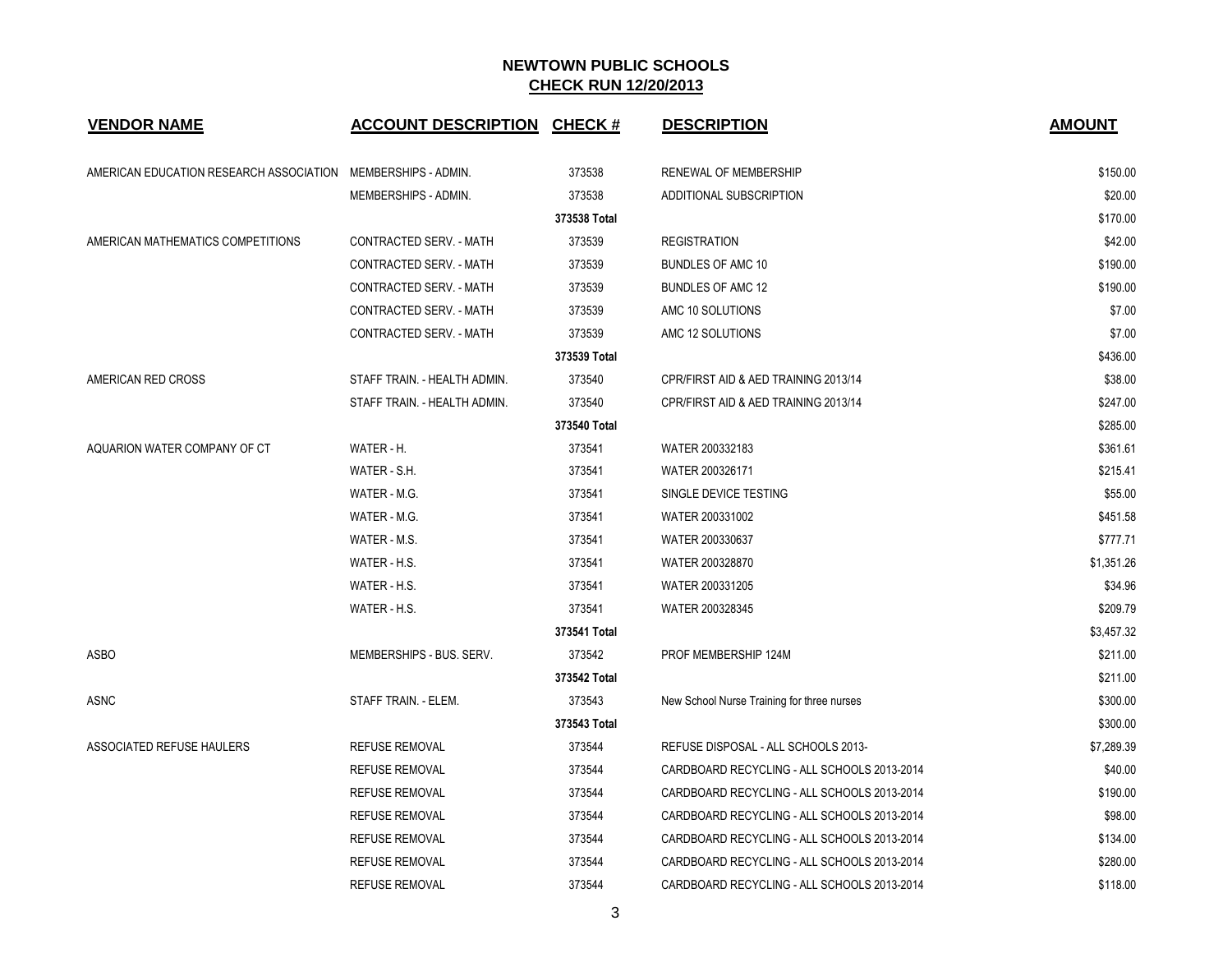| <b>VENDOR NAME</b>               | <b>ACCOUNT DESCRIPTION</b>          | <b>CHECK#</b> | <b>DESCRIPTION</b>                                | <b>AMOUNT</b> |
|----------------------------------|-------------------------------------|---------------|---------------------------------------------------|---------------|
| ASSOCIATED REFUSE HAULERS        | <b>REFUSE REMOVAL</b>               | 373544        | CARDBOARD RECYCLING - ALL SCHOOLS 2013-2014       | \$280.00      |
|                                  |                                     | 373544 Total  |                                                   | \$8,429.39    |
| AT&T                             | <b>TELEPHONE &amp; CABLE</b>        | 373545        | <b>SERVICES 2013/14</b>                           | \$583.23      |
|                                  |                                     | 373545 Total  |                                                   | \$583.23      |
| AT&T                             | <b>TELEPHONE &amp; CABLE</b>        | 373546        | <b>SERVICES 2013/14</b>                           | \$80.86       |
|                                  |                                     | 373546 Total  |                                                   | \$80.86       |
| <b>AUTO HOME COMMERCIAL</b>      | B. & G. REPAIRS - RIS.              | 373547        | PHONE LINE / DOOR RELEASE SYSTEM MOVE             | \$1,421.34    |
|                                  |                                     | 373547 Total  |                                                   | \$1,421.34    |
| <b>BAGEL DELIGHT</b>             | OFF. SUPPLIES - SUPER.              | 373548        | <b>WRAPS &amp; FRUIT SALAD BOE</b>                | \$149.65      |
|                                  |                                     | 373548 Total  |                                                   | \$149.65      |
| ANNETTE BARBOUR                  | TRANS. - LOCAL SPECIAL ED           | 373549        | SERV 12/02/13 THRU 12/06/13                       | \$400.00      |
|                                  | TRANS. - LOCAL SPECIAL ED           | 373549        | SERV 12/09/2013 THRU 12/13/2013                   | \$320.00      |
|                                  |                                     | 373549 Total  |                                                   | \$720.00      |
| <b>JOHN BARRY</b>                | <b>B&amp;G SUPPLIES - CUSTODIAL</b> | 373550        | SHOE'S (40879)                                    | \$95.69       |
|                                  |                                     | 373550 Total  |                                                   | \$95.69       |
| <b>JUDY BLANCHARD</b>            | STAFF TRAVEL - STAFF DEVELOP.       | 373551        | TRAVEL NOV & DEC 2013                             | \$104.19      |
|                                  |                                     | 373551 Total  |                                                   | \$104.19      |
| <b>BLANCHETTE SPORTING GOODS</b> | <b>INSTR. SUPPLIES - SPORTS</b>     | 373552        | BALL BUCKET FIELD HOCKEY GOALIE PACKAGE           | \$2,074.00    |
|                                  |                                     | 373552 Total  |                                                   | \$2,074.00    |
| <b>BLICK ART MATERIALS</b>       | <b>INSTR. SUPPLIES - ART</b>        | 373553        | <b>Art Supplies</b>                               | \$875.57      |
|                                  | <b>INSTR. SUPPLIES - ART</b>        | 373553        | <b>Art Supplies</b>                               | \$25.54       |
|                                  |                                     | 373553 Total  |                                                   | \$901.11      |
| <b>BLUE LABEL BATTERY INC.</b>   | REPAIRS - INFO. TECH.               | 373554        | Batteries for Dell latitude 531 - CF711-AM 9 cell | \$390.00      |
|                                  |                                     | 373554 Total  |                                                   | \$390.00      |
| THE BOOKSOURCE                   | TEXTBOOKS - CLASSROOM               | 373555        | Books for classroom libraries: See attached,      | \$292.77      |
|                                  | <b>TEXTBOOKS - CLASSROOM</b>        | 373555        | Books for classroom libraries: See attached,      | \$299.59      |
|                                  | TEXTBOOKS - CLASSROOM               | 373555        | Books for classroom libraries: See attached,      | \$106.83      |
|                                  | TEXTBOOKS - CLASSROOM               | 373555        | Books for classroom libraries: See attached,      | \$113.30      |
|                                  | TEXTBOOKS - CLASSROOM               | 373555        | Books for classroom libraries: See attached,      | (\$40.40)     |
|                                  | TEXTBOOKS - CLASSROOM               | 373555        | Books for classroom libraries: See attached,      | \$32.08       |
|                                  | TEXTBOOKS - CLASSROOM               | 373555        | Books for classroom libraries: See attached,      | \$1,093.76    |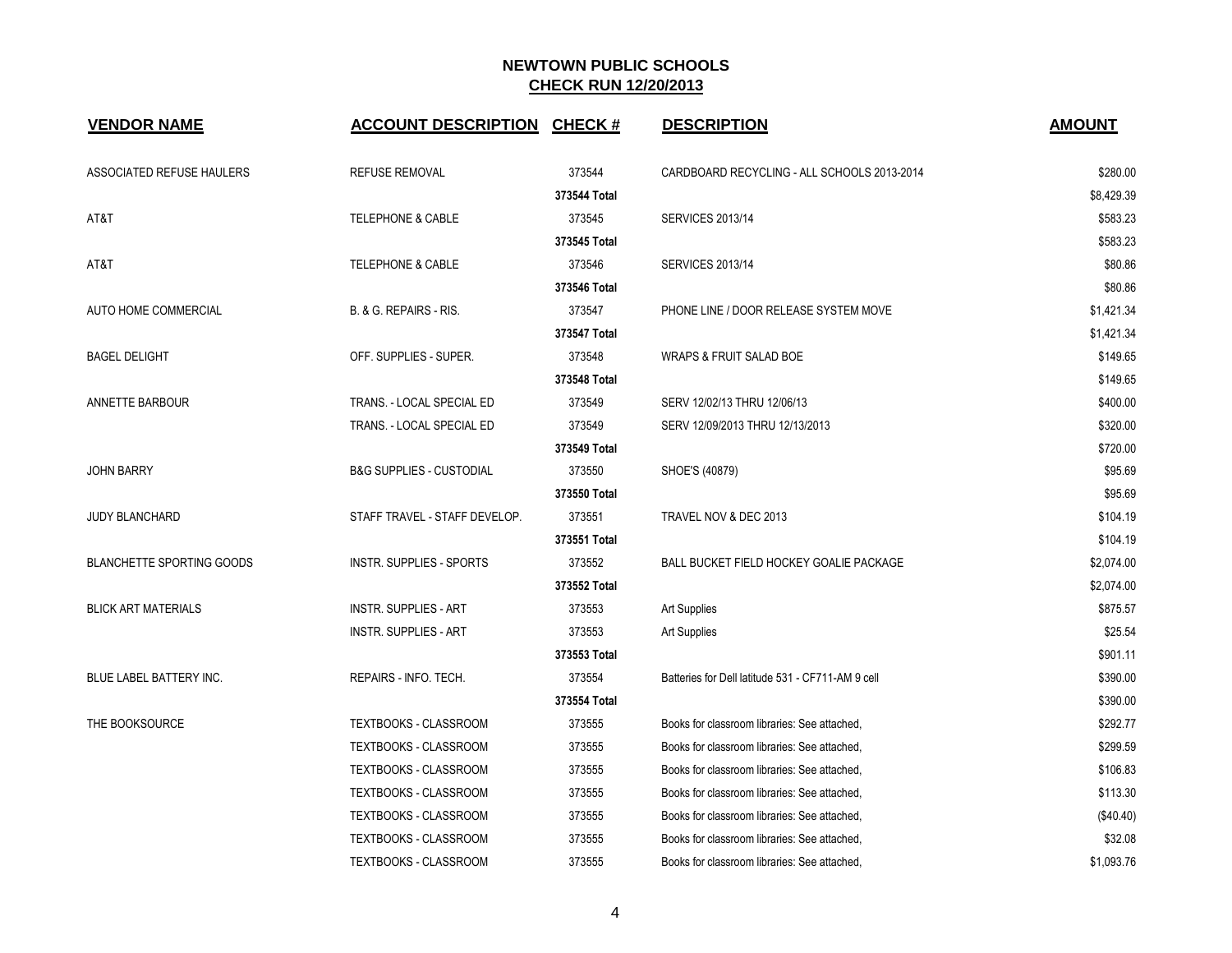| <b>VENDOR NAME</b>                | <b>ACCOUNT DESCRIPTION</b>      | <b>CHECK#</b> | <b>DESCRIPTION</b>                                        | <b>AMOUNT</b> |
|-----------------------------------|---------------------------------|---------------|-----------------------------------------------------------|---------------|
| THE BOOKSOURCE                    | <b>TEXTBOOKS - CLASSROOM</b>    | 373555        | Fiction & Non fiction books for Gr 3 classroom libraries, | \$48.58       |
|                                   |                                 | 373555 Total  |                                                           | \$1,946.51    |
| GINA BRADBURY P.T.                | STAFF TRAVEL - PUPIL SERV.      | 373556        | TRAVEL NOV 2013                                           | \$102.81      |
|                                   |                                 | 373556 Total  |                                                           | \$102.81      |
| <b>THOMAS BRANT</b>               | STAFF TRAIN. - STAFF DEVELOP.   | 373557        | NASP CONV REG                                             | \$239.00      |
|                                   |                                 | 373557 Total  |                                                           | \$239.00      |
| CONNIE A K. BRESCIA RN            | OFF. SUPPLIES - ELEM.           | 373558        | <b>CRACKERS FOR SICK STUDENTS</b>                         | \$20.00       |
|                                   |                                 | 373558 Total  |                                                           | \$20.00       |
| BRIDGEPORT BOARD OF EDUCATION     | TUITION - OUT-OF-DISTRICT       | 373559        | JUVENILE DETENTION CENTER FOR LK                          | \$1,400.00    |
|                                   |                                 | 373559 Total  |                                                           | \$1,400.00    |
| <b>BRIDGES TRANSITIONS CO</b>     | CONTRACTED SERV. - GUIDANCE     | 373560        | Renewal to subscription for Transitions Choices Explorer. | \$675.00      |
|                                   |                                 | 373560 Total  |                                                           | \$675.00      |
| <b>BROOK FARM METALWORKS INC.</b> | B. & G. REPAIRS - HOM.          | 373561        | <b>FABRICATE TANK COVER - HOM</b>                         | \$390.50      |
|                                   |                                 | 373561 Total  |                                                           | \$390.50      |
| <b>BSN SPORTS INC.</b>            | <b>INSTR. SUPPLIES - SPORTS</b> | 373562        | Spalding TF 1000 Legacy Men's BasketballsB32-1335552      | \$599.88      |
|                                   | INSTR. SUPPLIES - SPORTS        | 373562        | Spalding TF 1000 Legacy Women's BasketballsB32-1335569    | \$599.88      |
|                                   | INSTR. SUPPLIES - SPORTS        | 373562        | Mark V BasketballScorebookB32-MSMARKBK                    | \$49.14       |
|                                   | <b>INSTR. SUPPLIES - SPORTS</b> | 373562        | <b>SHIPPING</b>                                           | \$129.98      |
|                                   |                                 | 373562 Total  |                                                           | \$1,378.88    |
| <b>BUG BUSTER INC.</b>            | <b>B&amp;G CONTRACTED SERV.</b> | 373563        | MONTHLY PEST CONTROL - ALL SCHOOLS 2013-2014              | \$76.36       |
|                                   | <b>B&amp;G CONTRACTED SERV.</b> | 373563        | MONTHLY PEST CONTROL - ALL SCHOOLS 2013-2014              | \$77.68       |
|                                   | <b>B&amp;G CONTRACTED SERV.</b> | 373563        | MONTHLY PEST CONTROL - ALL SCHOOLS 2013-2014              | \$77.68       |
|                                   | <b>B&amp;G CONTRACTED SERV.</b> | 373563        | MONTHLY PEST CONTROL - ALL SCHOOLS 2013-2014              | \$76.36       |
|                                   | <b>B&amp;G CONTRACTED SERV.</b> | 373563        | MONTHLY PEST CONTROL - ALL SCHOOLS 2013-2014              | \$78.54       |
|                                   | <b>B&amp;G CONTRACTED SERV.</b> | 373563        | MONTHLY PEST CONTROL - ALL SCHOOLS 2013-2014              | \$78.54       |
|                                   | <b>B&amp;G CONTRACTED SERV.</b> | 373563        | MONTHLY PEST CONTROL - ALL SCHOOLS 2013-2014              | \$84.58       |
|                                   |                                 | 373563 Total  |                                                           | \$549.74      |
| SABRINA BYRNE                     | STAFF TRAVEL - CLASSROOM        | 373564        | TRAVEL NOV 2013                                           | \$38.42       |
|                                   |                                 | 373564 Total  |                                                           | \$38.42       |
| BYTESPEED, LLC                    | REPAIRS - INFO. TECH.           | 373565        | Batteries for MSI laptops, NMS, HOM, MGS Encumber         | \$156.00      |
|                                   |                                 | 373565 Total  |                                                           | \$156.00      |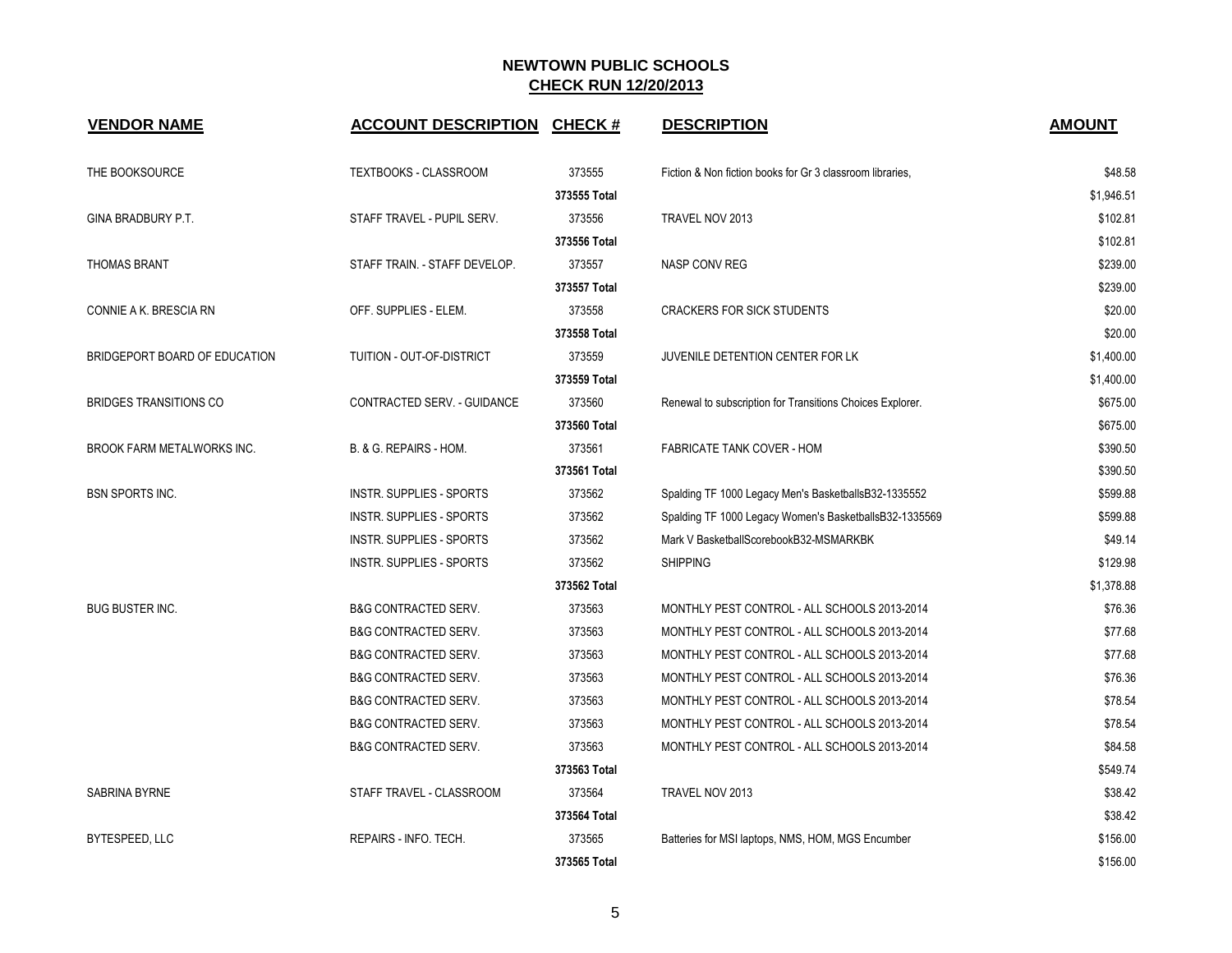| <b>VENDOR NAME</b>                  | <b>ACCOUNT DESCRIPTION</b>           | <b>CHECK#</b> | <b>DESCRIPTION</b>                           | <b>AMOUNT</b> |
|-------------------------------------|--------------------------------------|---------------|----------------------------------------------|---------------|
| PATTI CALDERARA                     | MEDICAL SUPPLIES - ELEM.             | 373566        | WIPES FOR SPECIAL NEEDS STUDENTS             | \$59.37       |
|                                     |                                      | 373566 Total  |                                              | \$59.37       |
| CALLOWAY HOUSE INC.                 | INSTR. SUPPLIES - CLASSROOM          | 373567        | Sort & Store Book Caddies #83-57489, Blue    | \$17.99       |
|                                     | INSTR. SUPPLIES - CLASSROOM          | 373567        | Sort & store Book Caddies #83-57828, Red     | \$17.99       |
|                                     | INSTR. SUPPLIES - CLASSROOM          | 373567        | Sort & Store Book Caddies #83-57760, Purple  | \$17.99       |
|                                     | INSTR. SUPPLIES - CLASSROOM          | 373567        | shipping                                     | \$12.95       |
|                                     |                                      | 373567 Total  |                                              | \$66.92       |
| CANON FINANCIAL SERVICES INC.       | COPIER RENTAL - CLASSROOM            | 373568        | COPIER RENTAL 2013/14 HAW                    | \$2,650.18    |
|                                     | COPIER RENTAL - CLASSROOM            | 373568        | COPIER RENTAL 2013/14 S/H                    | \$6,829.31    |
|                                     | COPIER RENTAL - CLASSROOM            | 373568        | COPIER RENTAL 2013/14 M/G                    | \$4,230.10    |
|                                     | COPIER RENTAL - CLASSROOM            | 373568        | COPIER RENTAL 2013/14 HOM                    | \$3,363.69    |
|                                     | COPIER RENTAL - CLASSROOM            | 373568        | COPIER RENTAL 2013/14 RIS                    | \$6,727.38    |
|                                     | COPIER RENTAL - CLASSROOM            | 373568        | COPIER RENTAL 2013/14 M/S                    | \$8,715.02    |
|                                     | COPIER RENTAL - CLASSROOM            | 373568        | COPIER RENTAL 2013/14 H/S                    | \$16,818.45   |
|                                     | COPIER RENTAL - BUS, SERV.           | 373568        | COPIER RENTAL 2013/14 C/O                    | \$1,630.87    |
|                                     |                                      | 373568 Total  |                                              | \$50,965.00   |
| <b>RAYMOND CARLSON</b>              | <b>INSTR. SUPPLIES - WORLD LANG.</b> | 373569        | CHINESE GUEST STIPEND NOV 2013               | \$150.00      |
|                                     | INSTR. SUPPLIES - WORLD LANG.        | 373569        | CHINESE GUEST STIPEND DEC 2013               | \$150.00      |
|                                     |                                      | 373569 Total  |                                              | \$300.00      |
| CBS LLC                             | REPAIRS - INFO. TECH.                | 373570        | EPSON 470 WITH INSTALLATION                  | \$1,399.00    |
|                                     |                                      | 373570 Total  |                                              | \$1,399.00    |
| CDW GOVERNMENT, INC.                | REPAIRS - INFO. TECH.                | 373571        | HP M601DN - CE990A#BGJ- item # 2519053       | \$770.00      |
|                                     | REPAIRS - INFO. TECH.                | 373571        | HP LJ500 Sheet Input Tray/Feeder Mfg. CE998A | \$225.00      |
|                                     |                                      | 373571 Total  |                                              | \$995.00      |
| CHAINSAWS UNLIMITED, INC.           | <b>REPAIRS - MAINT.</b>              | 373572        | SNOW BLOWER REPAIR PARTS - MAINT             | \$174.66      |
|                                     | REPAIRS - MAINT.                     | 373572        | SNOW BLOWER REPAIR PARTS - MAINT             | \$189.04      |
|                                     |                                      | 373572 Total  |                                              | \$363.70      |
| CHAMBER OF COMMERCE OF NEWTOWN INC. | PROF. SERV. - TRANSITIONAL           | 373573        | <b>CHAMBER OF COMM MEMBERSHIP</b>            | \$75.00       |
|                                     |                                      | 373573 Total  |                                              | \$75.00       |
| <b>COHN REZNICK</b>                 | PROF. SERV. - BUS. SERV              | 373574        | <b>SERV</b>                                  | \$1,000.00    |
|                                     |                                      | 373574 Total  |                                              | \$1,000.00    |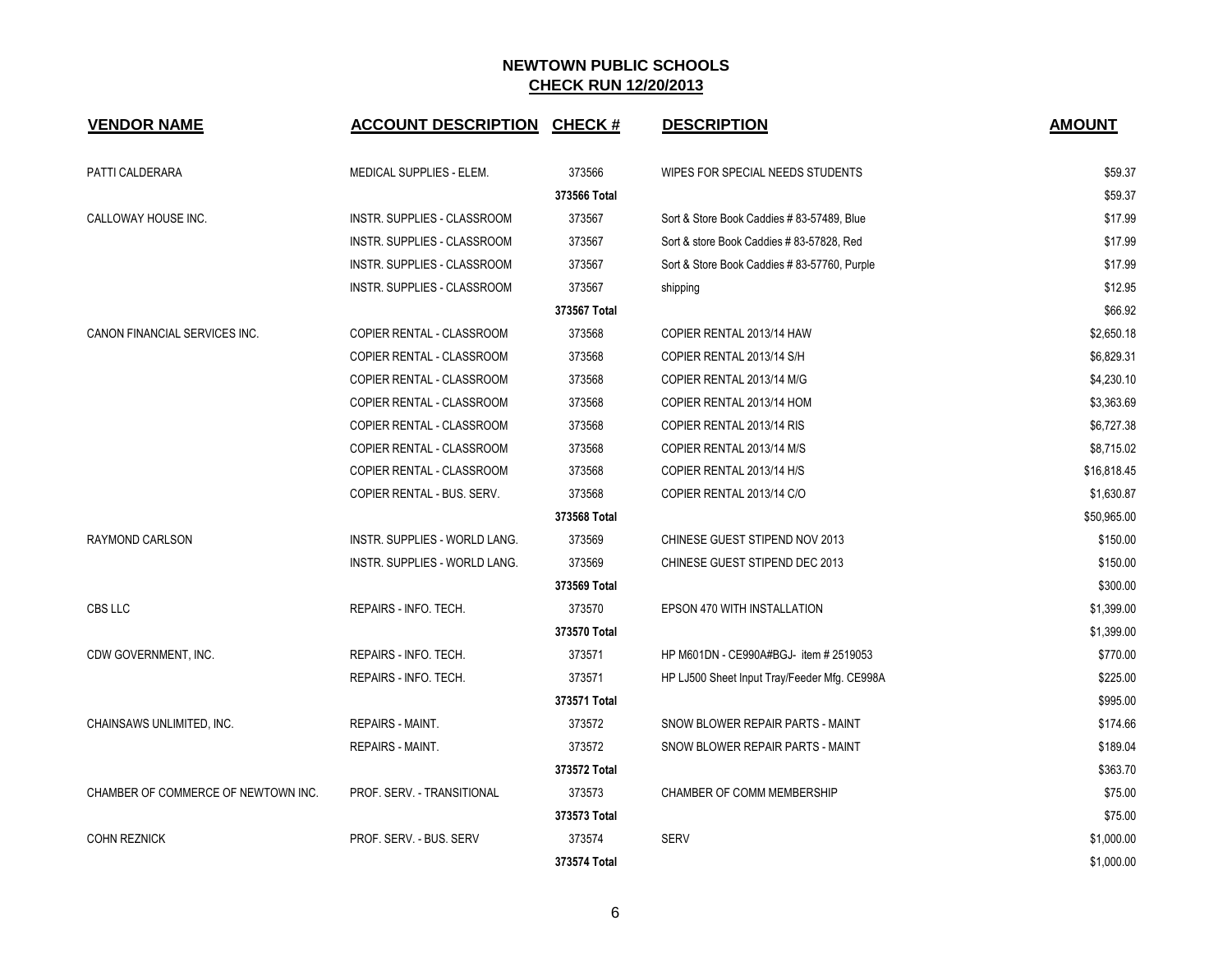| <b>VENDOR NAME</b>                   | <b>ACCOUNT DESCRIPTION</b>       | <b>CHECK#</b> | <b>DESCRIPTION</b>                                        | <b>AMOUNT</b> |
|--------------------------------------|----------------------------------|---------------|-----------------------------------------------------------|---------------|
| THE COLLEGE BOARD                    | MEMBERSHIPS - ADMIN.             | 373575        | COLLEGE BOARD MEMBERSHIP FEE 2013-14                      | \$325.00      |
|                                      |                                  | 373575 Total  |                                                           | \$325.00      |
| CONN JUNIOR REPUBLIC INC.            | TUITION - OUT-OF-DISTRICT        | 373576        | TUITION - OUT-OF-DISTRICT                                 | \$4,069.17    |
|                                      | TUITION - OUT-OF-DISTRICT        | 373576        | TUITION - OUT-OF-DISTRICT                                 | \$20,688.30   |
|                                      |                                  | 373576 Total  |                                                           | \$24,757.47   |
| CONN SCHOOL COUNSELOR ASSOCIATION    | CONTRACTED SERV. - GUIDANCE      | 373577        | SEED Conference - November 15 - Middletown, CT            | \$30.00       |
|                                      |                                  | 373577 Total  |                                                           | \$30.00       |
| <b>CONNECTICUT LIGHT &amp; POWER</b> | ELECTRICITY - RIS.               | 373578        | ELEC 51324453075                                          | \$10,090.02   |
|                                      | ELECTRICITY - M.S.               | 373578        | ELEC 51352546030                                          | \$170.49      |
|                                      | ELECTRICITY - M.S.               | 373578        | 51658443072                                               | \$4,330.97    |
|                                      |                                  | 373578 Total  |                                                           | \$14,591.48   |
| <b>LAUREN CONNOR</b>                 | INSTR. SUPPLIES - SP. ED. PREK-8 | 373579        | STUDENT EDIBLE REINFORCE ASSESSMENT                       | \$7.40        |
|                                      |                                  | 373579 Total  |                                                           | \$7.40        |
| TIFFANY COTRONEO                     | STAFF TRAVEL - CLASSROOM         | 373580        | TRAVEL BER IPOD CONF.                                     | \$36.33       |
|                                      |                                  | 373580 Total  |                                                           | \$36.33       |
| CPI (CRISIS PREVENTION INTERVENTION) | MEMBERSHIPS - PUPIL SERV.        | 373581        | <b>REGISTRATION</b>                                       | \$150.00      |
|                                      |                                  | 373581 Total  |                                                           | \$150.00      |
| <b>CRA</b>                           | STAFF TRAIN. - CLASSROOM         | 373582        | registration for conference 10/17 & 10/18                 | \$840.00      |
|                                      |                                  | 373582 Total  |                                                           | \$840.00      |
| <b>CREC</b>                          | REPAIRS - SP/HEAR.               | 373583        | AUDIO LOGICAL MAINTENANCE                                 | \$2,398.40    |
|                                      |                                  | 373583 Total  |                                                           | \$2,398.40    |
| <b>CRYSTAL ROCK</b>                  | INSTR. SUPPLIES - CLASSROOM      | 373584        | Delivery of 15 5-gallon Water Bottles,                    | \$51.00       |
|                                      | INSTR. SUPPLIES - CLASSROOM      | 373584        | Nine months rental of water cooler/heater, No addt. S/H   | \$6.00        |
|                                      |                                  | 373584 Total  |                                                           | \$57.00       |
| <b>CTAHPERD</b>                      | STAFF TRAIN. - HEALTH ED.        | 373585        | Advance Registration 2013 Fall Conference                 | \$140.00      |
|                                      | STAFF TRAIN. - CLASSROOM         | 373585        | 2013 CTHPERD CONFERENCE REGISTRATIONS                     | \$100.00      |
|                                      |                                  | 373585 Total  |                                                           | \$240.00      |
| DATA MANAGEMENT INC.                 | OFF. SUPPLIES - ADMIN.           | 373586        | Visitor Pass Registry Pass Book - 783X                    | \$853.20      |
|                                      |                                  | 373586 Total  |                                                           | \$853.20      |
| <b>DCS PROMOTIONS LLC</b>            | <b>SECURITY SUPPLIES</b>         | 373587        | #3100 Yukon 3-In-1 Security Jackets, Royal Blue           | \$480.00      |
|                                      | CONTRACTED SERV. - SPORTS        | 373587        | Uniforms per attached quote, #503. For jerseys and shirts | \$2,106.00    |
|                                      |                                  | 373587 Total  |                                                           | \$2,586.00    |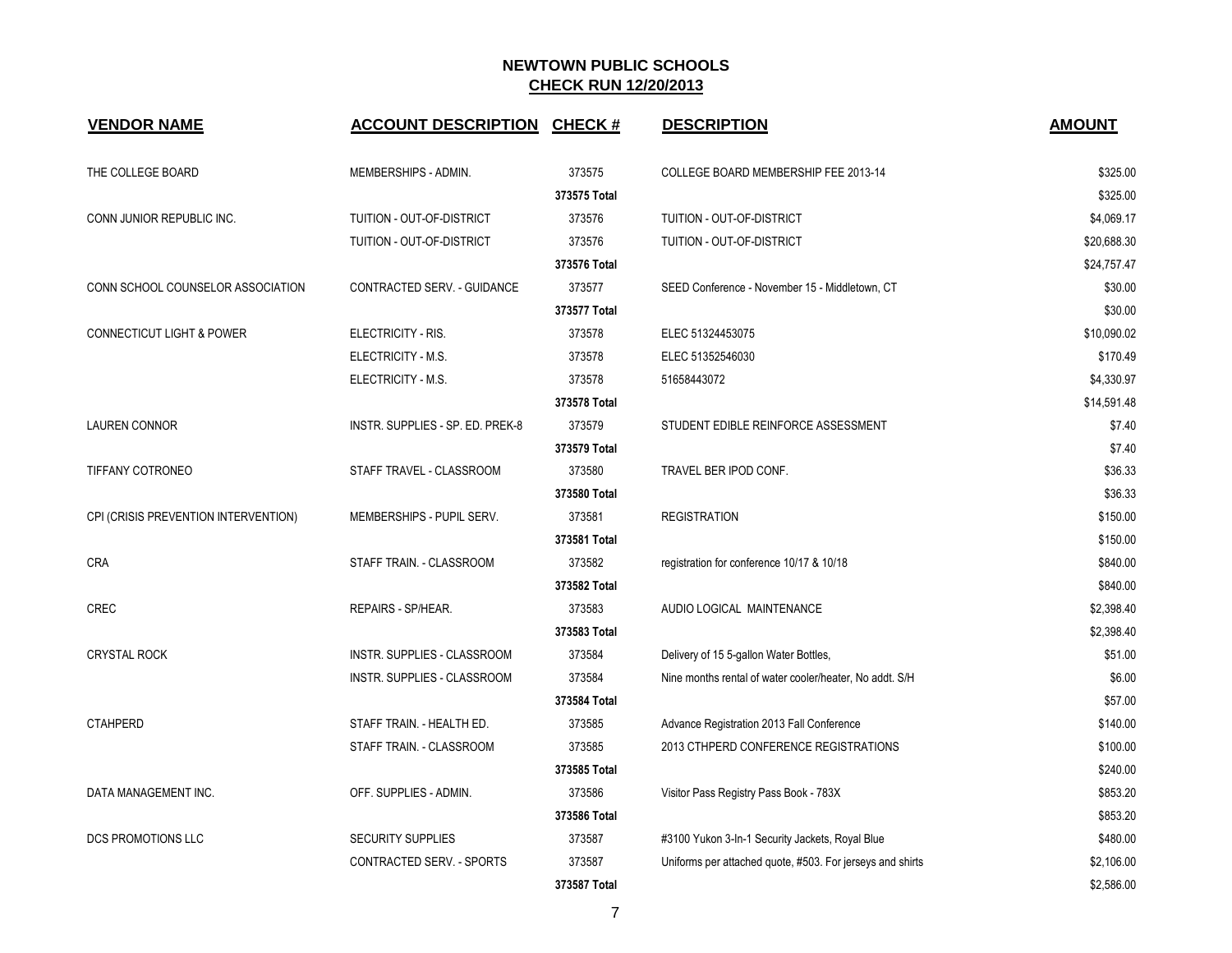| <b>VENDOR NAME</b>            | <b>ACCOUNT DESCRIPTION</b>          | <b>CHECK#</b> | <b>DESCRIPTION</b>                                     | <b>AMOUNT</b> |
|-------------------------------|-------------------------------------|---------------|--------------------------------------------------------|---------------|
| NATHALIE DE BRANTES           | INSTR. SUPPLIES - CLASSROOM         | 373588        | PLC MEETING & WATER                                    | \$41.53       |
|                               |                                     | 373588 Total  |                                                        | \$41.53       |
| DEMCO INC.                    | INSTR. SUPPLIES - READING           | 373589        | Titan Book Support Oversize Magnetic Base              | \$204.68      |
|                               | INSTR. SUPPLIES - SOC. STUDIES      | 373589        | Book Cart, Item Q00020377. Black                       | \$620.99      |
|                               | INSTR. SUPPLIES - SOC. STUDIES      | 373589        | Shipping and handling.                                 | \$122.17      |
|                               | SUPPLIES - LIBRARY                  | 373589        | K-4 Library-Media Center supplies: Book tape, Laminate | \$1,195.10    |
|                               | INSTR. SUPPLIES - READING           | 373589        | Precut Book Jacket Tabs - WS12556350                   | \$83.97       |
|                               | INSTR. SUPPLIES - READING           | 373589        | Demco Economy Book Tape - WR12228020 1x30              | \$3.36        |
|                               | INSTR. SUPPLIES - READING           | 373589        | Demco Economy Book Tape - WR12225040 2x30              | \$4.88        |
|                               | <b>INSTR. SUPPLIES - READING</b>    | 373589        | Steel Princeton Shelf File - WD12419150 10.5x4.5.      | \$40.96       |
|                               |                                     | 373589 Total  |                                                        | \$2,276.11    |
| PAUL DEVINE                   | <b>B&amp;G SUPPLIES - CUSTODIAL</b> | 373590        | SHOE'S (40879)                                         | \$89.32       |
|                               |                                     | 373590 Total  |                                                        | \$89.32       |
| <b>DIRECT ENERGY BUSINESS</b> | ELECTRICITY - H.                    | 373591        | 1130804                                                | \$2,200.18    |
|                               | ELECTRICITY - S.H.                  | 373591        | 1130803                                                | \$254.82      |
|                               | ELECTRICITY - S.H.                  | 373591        | 1130819                                                | \$10.67       |
|                               | ELECTRICITY - S.H.                  | 373591        | 1130820                                                | \$44.97       |
|                               | ELECTRICITY - S.H.                  | 373591        | 1130808                                                | \$3.42        |
|                               | ELECTRICITY - HOM.                  | 373591        | 1130817                                                | \$3,535.21    |
|                               | ELECTRICITY - RIS.                  | 373591        | 1130809                                                | \$10,584.87   |
|                               | ELECTRICITY - M.S.                  | 373591        | 1130815                                                | \$2.87        |
|                               | ELECTRICITY - M.S.                  | 373591        | 1130814                                                | \$2.02        |
|                               | ELECTRICITY - M.S.                  | 373591        | 1130813                                                | \$13.19       |
|                               | ELECTRICITY - M.S.                  | 373591        | 1130812                                                | \$18.73       |
|                               | ELECTRICITY - M.S.                  | 373591        | 1130816                                                | \$10,012.07   |
|                               | ELECTRICITY - H.S.                  | 373591        | 1130807                                                | \$1.57        |
|                               | ELECTRICITY - H.S.                  | 373591        | 1130810                                                | \$1.71        |
|                               | ELECTRICITY - H.S.                  | 373591        | 1130811                                                | \$30,765.24   |
|                               |                                     | 373591 Total  |                                                        | \$57,451.54   |
| <b>STEVEN E. DREGER</b>       | STAFF TRAIN. - CLASSROOM            | 373592        | STAFF TRAINING CLASSROOM                               | \$140.00      |
|                               | STAFF TRAVEL - CLASSROOM            | 373592        | TRAVEL CTAHPERD CONFERENCE                             | \$83.62       |
|                               |                                     | 373592 Total  |                                                        | \$223.62      |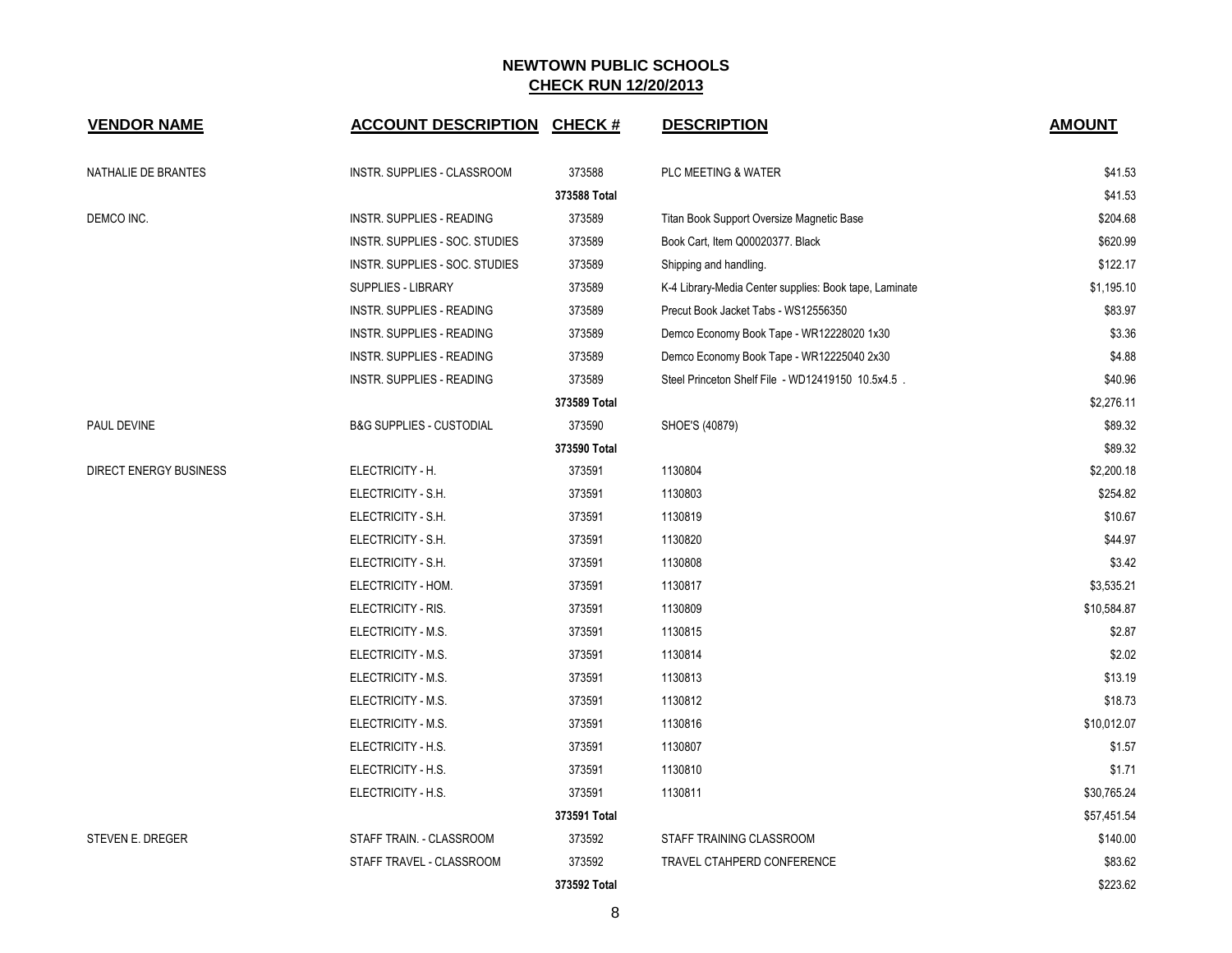| <b>VENDOR NAME</b>          | <b>ACCOUNT DESCRIPTION CHECK #</b> |              | <b>DESCRIPTION</b>                                      | <b>AMOUNT</b> |
|-----------------------------|------------------------------------|--------------|---------------------------------------------------------|---------------|
| E-RATE ONLINE, LLC          | CONTRACTED SERV. - INFO. TECH.     | 373593       | USF Program Filing ServicesJuly 1, 2013 - June 30, 2014 | \$2,825.00    |
|                             |                                    | 373593 Total |                                                         | \$2,825.00    |
| <b>EAST RIVER ENERGY</b>    | FUEL OIL - GEN.                    | 373594       | FUEL OIL 1119                                           | \$1,034.57    |
|                             | FUEL OIL - M.G.                    | 373594       | FUEL OIL 5037H                                          | \$9,485.70    |
|                             | FUEL OIL - M.S.                    | 373594       | FUEL OIL 5037H                                          | \$3,534.05    |
|                             | FUEL OIL - M.S.                    | 373594       | FUEL OIL 5037H                                          | \$22,765.68   |
|                             | FUEL OIL - M.S.                    | 373594       | FUEL OIL 5037H                                          | \$13,298.95   |
|                             |                                    | 373594 Total |                                                         | \$50,118.95   |
| ECOLAB INC.                 | REPAIRS - CAFETERIA                | 373595       | <b>REPAIR HOBART</b>                                    | \$2,662.65    |
|                             | <b>REPAIRS - CAFETERIA</b>         | 373595       | <b>SEAL ORNG</b>                                        | \$41.90       |
|                             | REPAIRS - CAFETERIA                | 373595       | <b>VAC BRKR</b>                                         | \$77.50       |
|                             | REPAIRS - CAFETERIA                | 373595       | <b>LAMP PLT</b>                                         | \$22.82       |
|                             |                                    | 373595 Total |                                                         | \$2,804.87    |
| ELECTRICAL WHOLESALERS INC. | <b>B&amp;G SUPPLIES - MAINT.</b>   | 373596       | 6 - 4 LITE ACRYLIC LENS / WAIST APRON                   | \$300.90      |
|                             | <b>B&amp;G SUPPLIES - MAINT.</b>   | 373596       | 6 - 4 LITE ACRYLIC LENS / WAIST APRON                   | \$49.23       |
|                             |                                    | 373596 Total |                                                         | \$350.13      |
| <b>EQUIP CORPORATION</b>    | <b>EQUIP RENTAL - B&amp;G</b>      | 373597       | STORAGE CONTAINER RENTAL - E-726 (2013-2014)            | \$75.00       |
|                             | <b>EQUIP RENTAL - SPORTS</b>       | 373597       | RENTAL OF CONTAINERS                                    | \$75.00       |
|                             | <b>EQUIP RENTAL - SPORTS</b>       | 373597       | RENTAL OF CONTAINERS                                    | \$95.00       |
|                             | <b>EQUIP RENTAL - SPORTS</b>       | 373597       | RENTAL OF CONTAINERS                                    | \$75.00       |
|                             |                                    | 373597 Total |                                                         | \$320.00      |
| <b>EXCEL TUTORING LLC</b>   | <b>TUTORS - HOMEBOUND</b>          | 373598       | HOMEBOUND TUTORING OF STUDENTS                          | \$475.00      |
|                             | TUTORS - HOMEBOUND                 | 373598       | HOMEBOUND TUTORING OF STUDENTS                          | \$665.00      |
|                             | TUTORS - HOMEBOUND                 | 373598       | HOMEBOUND TUTORING OF STUDENTS                          | \$675.00      |
|                             | TUTORS - HOMEBOUND                 | 373598       | HOMEBOUND TUTORING OF STUDENTS                          | \$465.00      |
|                             | <b>TUTORS - HOMEBOUND</b>          | 373598       | HOMEBOUND TUTORING OF STUDENTS                          | \$30.00       |
|                             | <b>TUTORS - HOMEBOUND</b>          | 373598       | HOMEBOUND TUTORING OF STUDENTS                          | \$1,020.00    |
|                             | <b>TUTORS - HOMEBOUND</b>          | 373598       | HOMEBOUND TUTORING OF STUDENTS                          | \$795.00      |
|                             | <b>TUTORS - HOMEBOUND</b>          | 373598       | HOMEBOUND TUTORING OF STUDENTS                          | \$310.00      |
|                             | <b>TUTORS - HOMEBOUND</b>          | 373598       | HOMEBOUND TUTORING OF STUDENTS                          | \$865.00      |
|                             | TUTORS - HOMEBOUND                 | 373598       | HOMEBOUND TUTORING OF STUDENTS                          | \$670.00      |
|                             | TUTORS - HOMEBOUND                 | 373598       | HOMEBOUND TUTORING OF STUDENTS                          | \$770.00      |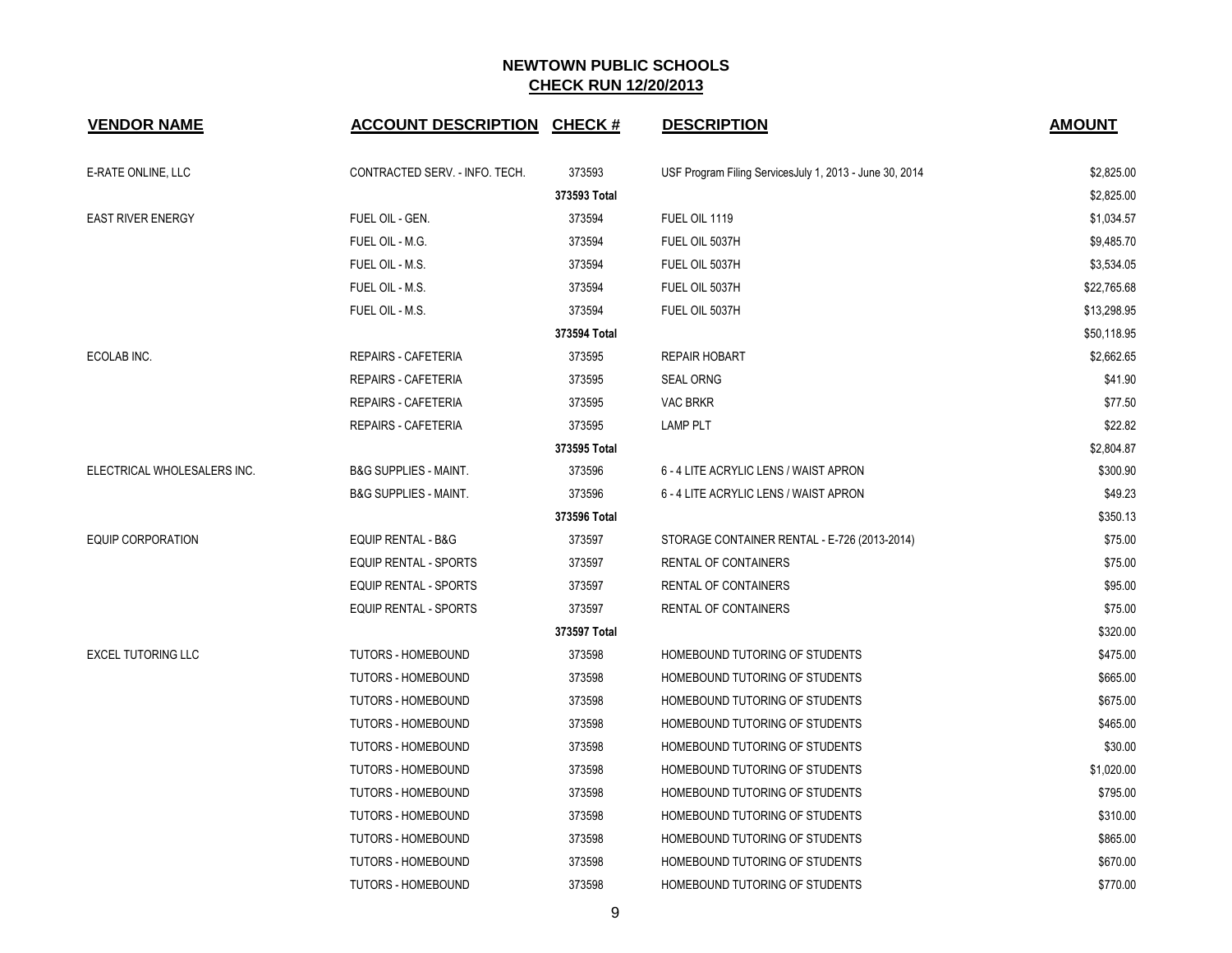| <b>VENDOR NAME</b>               | <b>ACCOUNT DESCRIPTION CHECK #</b> |              | <b>DESCRIPTION</b>                         | <b>AMOUNT</b> |
|----------------------------------|------------------------------------|--------------|--------------------------------------------|---------------|
| <b>EXCEL TUTORING LLC</b>        | <b>TUTORS - HOMEBOUND</b>          | 373598       | HOMEBOUND TUTORING OF STUDENTS             | \$30.00       |
|                                  | <b>TUTORS - HOMEBOUND</b>          | 373598       | HOMEBOUND TUTORING OF STUDENTS             | \$455.00      |
|                                  | <b>TUTORS - HOMEBOUND</b>          | 373598       | HOMEBOUND TUTORING OF STUDENTS             | \$615.00      |
|                                  |                                    | 373598 Total |                                            | \$7,840.00    |
| F & M ELECTRICAL SUPPLY CO, INC. | B. & G. REPAIRS - M.G.             | 373599       | <b>LIGHTING REPAIRS - MG</b>               | \$791.27      |
|                                  | B. & G. REPAIRS - H.S.             | 373599       | <b>LIGHTING REPAIRS - NHS</b>              | \$169.98      |
|                                  | B. & G. REPAIRS - H.S.             | 373599       | <b>LIGHTING REPAIRS - NHS</b>              | \$78.00       |
|                                  | B. & G. REPAIRS - H.S.             | 373599       | LIGHTING REPAIRS - NHS                     | \$135.34      |
|                                  | B. & G. IMPROVE - M.G.             | 373599       | DOOR CARD READER HOOK UP / CIRCUIT BREAKER | \$1,406.42    |
|                                  | <b>B. &amp; G. IMPROVE - M.G.</b>  | 373599       | DOOR CARD READER HOOK UP / CIRCUIT BREAKER | \$110.80      |
|                                  | B. & G. IMPROVE - M.G.             | 373599       | DOOR CARD READER HOOK UP / CIRCUIT BREAKER | \$94.77       |
|                                  |                                    | 373599 Total |                                            | \$2,786.58    |
| <b>FAIR AUTO SUPPLY</b>          | REPAIRS - MAINT.                   | 373600       | <b>MAINT VEHICLE REPAIR PARTS</b>          | \$58.13       |
|                                  | REPAIRS - MAINT.                   | 373600       | MAINT VEHICLE REPAIR PARTS                 | \$44.95       |
|                                  | <b>REPAIRS - MAINT.</b>            | 373600       | MAINT VEHICLE REPAIR PARTS                 | (\$39.99)     |
|                                  | REPAIRS - MAINT.                   | 373600       | <b>MAINT VEHICLE REPAIR PARTS</b>          | (\$8.65)      |
|                                  | <b>REPAIRS - MAINT.</b>            | 373600       | <b>MAINT VEHICLE REPAIR PARTS</b>          | \$114.38      |
|                                  | <b>REPAIRS - MAINT.</b>            | 373600       | <b>MAINT VEHICLE REPAIR PARTS</b>          | (\$9.96)      |
|                                  | <b>REPAIRS - MAINT.</b>            | 373600       | <b>MAINT VEHICLE REPAIR PARTS</b>          | \$34.78       |
|                                  | REPAIRS - MAINT.                   | 373600       | <b>MAINT VEHICLE REPAIR PARTS</b>          | \$16.49       |
|                                  | <b>REPAIRS - MAINT.</b>            | 373600       | <b>MAINT VEHICLE REPAIR PARTS</b>          | (\$17.39)     |
|                                  | REPAIRS - MAINT.                   | 373600       | <b>MAINT VEHICLE REPAIR PARTS</b>          | \$107.98      |
|                                  | <b>REPAIRS - MAINT.</b>            | 373600       | <b>MAINT VEHICLE REPAIR PARTS</b>          | \$24.18       |
|                                  | REPAIRS - MAINT.                   | 373600       | <b>MAINT VEHICLE REPAIR PARTS</b>          | \$202.10      |
|                                  | <b>REPAIRS - MAINT.</b>            | 373600       | <b>MAINT VEHICLE REPAIR PARTS</b>          | $(\$45.00)$   |
|                                  | REPAIRS - MAINT.                   | 373600       | <b>MAINT VEHICLE REPAIR PARTS</b>          | \$2,003.60    |
|                                  | REPAIRS - MAINT.                   | 373600       | <b>MAINT VEHICLE REPAIR PARTS</b>          | \$33.93       |
|                                  |                                    | 373600 Total |                                            | \$2,519.53    |
| <b>FEDEX</b>                     | INSTR. SUPPLIES - CLASSROOM        | 373601       | SHIPPING TO BROOKFIELD HIGH SCHOOL         | \$10.05       |
|                                  | <b>INSTR. SUPPLIES - CLASSROOM</b> | 373601       | SHIPPING TO CREC                           | \$9.70        |
|                                  |                                    | 373601 Total |                                            | \$19.75       |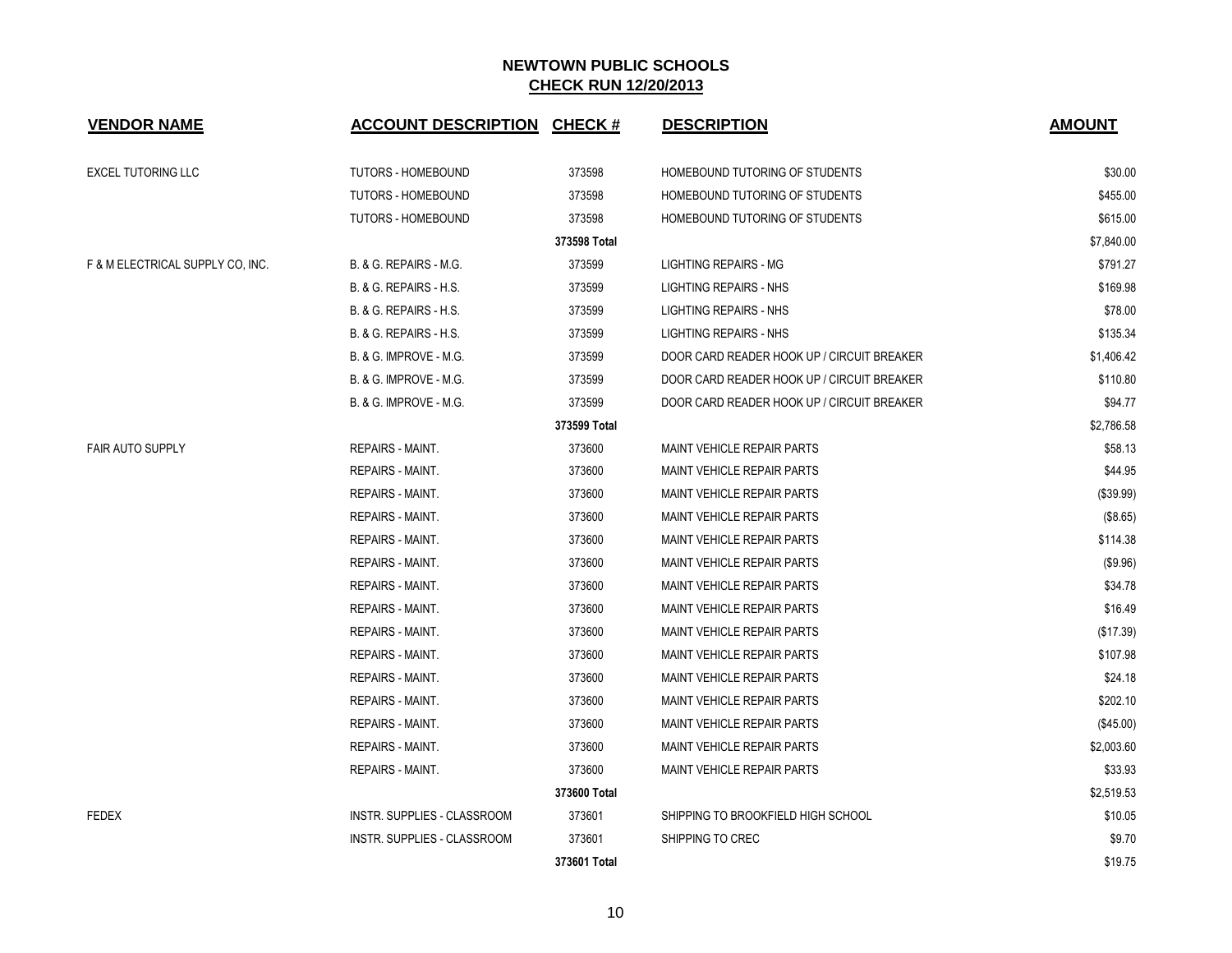| <b>VENDOR NAME</b>                  | <b>ACCOUNT DESCRIPTION</b>       | <b>CHECK#</b> | <b>DESCRIPTION</b>                                           | <b>AMOUNT</b> |
|-------------------------------------|----------------------------------|---------------|--------------------------------------------------------------|---------------|
| MICHELE FINKENSTADT                 | STAFF TRAVEL - PUPIL SERV.       | 373602        | TRAVEL JOB COACHING WORKSITES                                | \$72.60       |
|                                     |                                  | 373602 Total  |                                                              | \$72.60       |
| <b>FISHER SCIENTIFIC</b>            | <b>INSTR. SUPPLIES - SCIENCE</b> | 373603        | SEE ATTACHED LIST                                            | \$30.12       |
|                                     |                                  | 373603 Total  |                                                              | \$30.12       |
| <b>FOLLETT EDUCATIONAL SERVICES</b> | INSTR. SUPPLIES - WORLD LANG.    | 373604        | ECCE ROMANI I ACTIVITY BOOK-ISBN 978-0-13361119-9            | \$1,364.00    |
|                                     | <b>TEXTBOOKS - ENGLISH</b>       | 373604        | 9780141181226 ONE FLEW OVER THE CUCKOOS NEST                 | \$345.00      |
|                                     | <b>TEXTBOOKS - ENGLISH</b>       | 373604        | 978159463193 KITE RUNNER                                     | \$266.57      |
|                                     | <b>TEXTBOOKS - ENGLISH</b>       | 373604        | 978159463193 KITE RUNNER                                     | \$81.13       |
|                                     | <b>TEXTBOOKS - ENGLISH</b>       | 373604        | OEDIPUS THE KING - FG 9781416500339                          | \$745.50      |
|                                     |                                  | 373604 Total  |                                                              | \$2,802.20    |
| <b>FOLLETT LIBRARY RESOURCES</b>    | <b>SUPPLIES - LIBRARY</b>        | 373605        | FIC/NON FIC Books. Please see attached.                      | \$753.95      |
|                                     | <b>SUPPLIES - LIBRARY</b>        | 373605        | A/V title.                                                   | \$24.99       |
|                                     | SUPPLIES - LIBRARY               | 373605        | Cataloging/processing books.                                 | \$53.82       |
|                                     | <b>SUPPLIES - LIBRARY</b>        | 373605        | Cataloging/processing Audiovisual.                           | \$0.22        |
|                                     | <b>SUPPLIES - LIBRARY</b>        | 373605        | 15 Assorted titles --- Order place on Title wave             | \$41.85       |
|                                     |                                  | 373605 Total  |                                                              | \$874.83      |
| THE FOUNDATION SCHOOL               | TUITION - OUT-OF-DISTRICT        | 373606        | TUITION - OUT-OF-DISTRICT                                    | \$24,800.00   |
|                                     |                                  | 373606 Total  |                                                              | \$24,800.00   |
| FOUR WINDS HOSPITAL                 | <b>TUTORS - HOMEBOUND</b>        | 373607        | <b>TUTORIAL SERVICES</b>                                     | \$1,404.00    |
|                                     |                                  | 373607 Total  |                                                              | \$1,404.00    |
| GAYLORD BROS., INC.                 | <b>SUPPLIES - LIBRARY</b>        | 373608        | EA-4CMYD roll of 500 Mystery labels.                         | \$8.79        |
|                                     | <b>SUPPLIES - LIBRARY</b>        | 373608        | EA-93RLP roll of 500 New stickers.                           | \$51.28       |
|                                     | <b>SUPPLIES - LIBRARY</b>        | 373608        | EA-898-1 1/4 in. Scotch filament tape.                       | \$27.48       |
|                                     | <b>SUPPLIES - LIBRARY</b>        | 373608        | EA-282 1 in. acetate fiber tape                              | \$19.40       |
|                                     | <b>SUPPLIES - LIBRARY</b>        | 373608        | EA-3535 box of 500 2 column 5x3 date due slips with 1/2 lnc. | \$39.60       |
|                                     |                                  | 373608 Total  |                                                              | \$146.55      |
| <b>GBC GENERAL BINDING</b>          | INSTR. SUPPLIES - CLASSROOM      | 373609        | rollers for GBC Laminator Pinnacle 27,                       | \$332.16      |
|                                     |                                  | 373609 Total  |                                                              | \$332.16      |
| CHRISTOPHER J. GEISSLER             | POSTAGE - ADMIN.                 | 373610        | <b>POSTAGE</b>                                               | \$10.88       |
|                                     | OFF. SUPPLIES - ADMIN.           | 373610        | <b>ADMIN SUPPLIES</b>                                        | \$63.98       |
|                                     |                                  | 373610 Total  |                                                              | \$74.86       |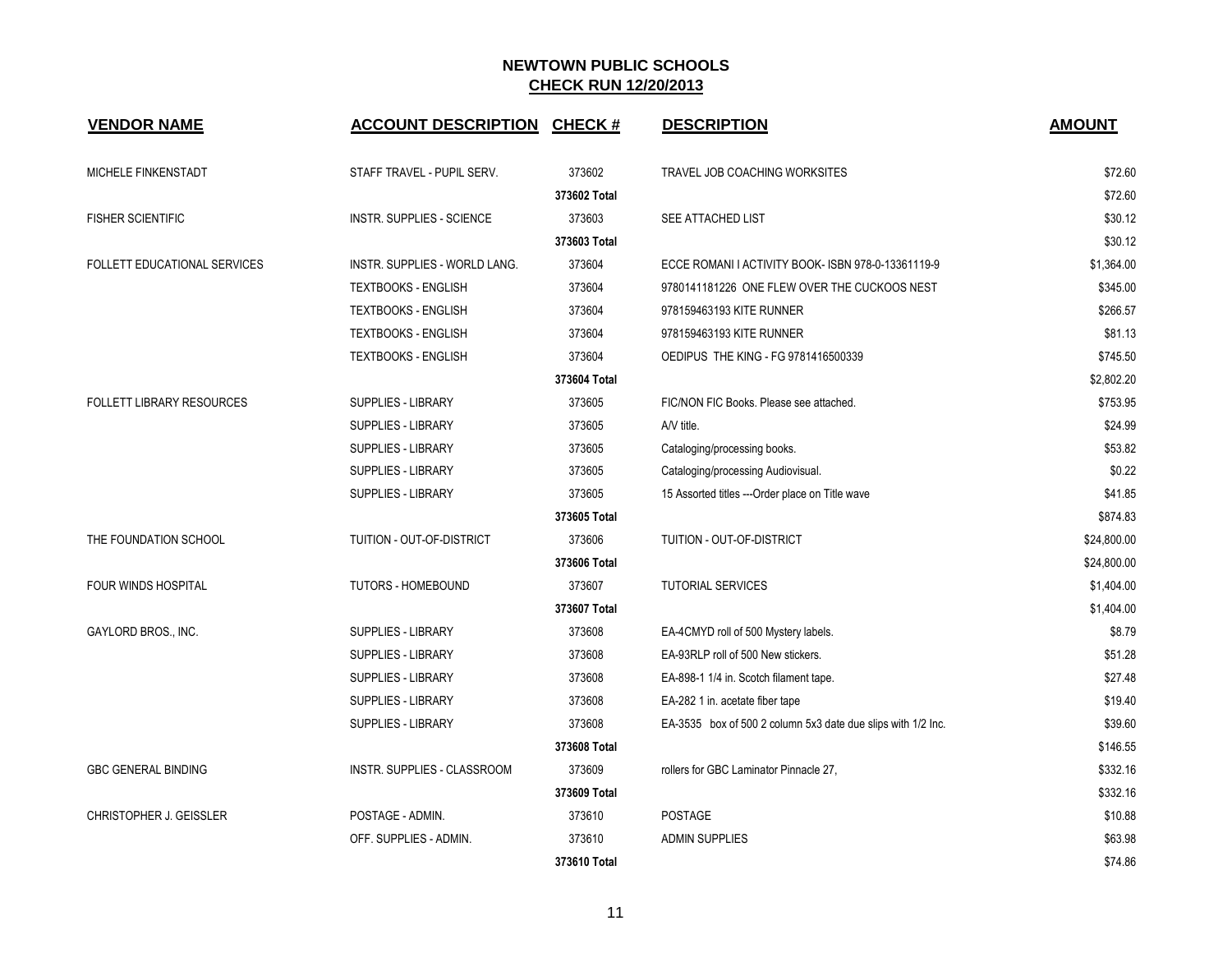| <b>VENDOR NAME</b>                       | <b>ACCOUNT DESCRIPTION CHECK #</b> |              | <b>DESCRIPTION</b>                                           | <b>AMOUNT</b> |
|------------------------------------------|------------------------------------|--------------|--------------------------------------------------------------|---------------|
| DR. JOHN GELINAS                         | PROF. SERV. - PSYCH/MED. EVAL.     | 373611       | <b>PSY EVALUATIONS</b>                                       | \$3,050.00    |
|                                          |                                    | 373611 Total |                                                              | \$3,050.00    |
| GERONNURSING & RESPITE CARE INC.         | PROF. SERV. - HEALTH ELEM/RIS      | 373612       | LPN SERVICES - STARR PROGRAM                                 | \$1,051.32    |
|                                          | PROF. SERV. - HEALTH ELEM/RIS      | 373612       | LPN SERVICES - STARR PROGRAM                                 | \$2,419.70    |
|                                          |                                    | 373612 Total |                                                              | \$3,471.02    |
| GEYER INSTRUCTIONAL AIDS CO INC.         | <b>INSTR. SUPPLIES - MATH</b>      | 373613       | LARGE ERASER REFILLS #651223                                 | \$223.68      |
|                                          | <b>INSTR. SUPPLIES - MATH</b>      | 373613       | MAGNETIC STRAIGHTEDGE #400173                                | \$51.92       |
|                                          | <b>INSTR. SUPPLIES - MATH</b>      | 373613       | MAGNETIC PROTRACTOR #400172                                  | \$43.96       |
|                                          | INSTR. SUPPLIES - MATH             | 373613       | MAGNETIC 45-45-90 TRIANGLE #400174                           | \$43.96       |
|                                          | <b>INSTR. SUPPLIES - MATH</b>      | 373613       | MAGNETIC 30-60-90 TRIANGLE #400175                           | \$41.96       |
|                                          | INSTR. SUPPLIES - MATH             | 373613       | MAVALUS TAPE #654258                                         | \$60.64       |
|                                          | <b>INSTR. SUPPLIES - MATH</b>      | 373613       | <b>SHIPPING</b>                                              | \$34.95       |
|                                          |                                    | 373613 Total |                                                              | \$501.07      |
| <b>GLOBALGOV/ED SOLUTIONS INC.</b>       | INSTR. SUPPLIES - TECH ED.         | 373614       | COMPUTER PARTS- SEE ATTACHED CART                            | \$505.59      |
|                                          | INSTR. SUPPLIES - TECH ED.         | 373614       | COMPUTER PARTS- SEE ATTACHED CART                            | \$101.92      |
|                                          |                                    | 373614 Total |                                                              | \$607.51      |
| GLOGSTER EC, INC.                        | INSTR. SUPPLIES - COMPUTER ED.     | 373615       | SUBSCRIPTION FOR COMPUTER CLASS, MULTIMEDIA TOOL             | \$39.00       |
|                                          |                                    | 373615 Total |                                                              | \$39.00       |
| STEPHANIE GLYNN                          | <b>INSTR. SUPPLIES - MATH</b>      | 373616       | BATTERIES FOR CALCULATOR                                     | \$43.88       |
|                                          |                                    | 373616 Total |                                                              | \$43.88       |
| <b>GOLDIE AND LIBRO MUSIC CENTER LLC</b> | <b>REPAIRS - MUSIC</b>             | 373617       | <b>MUSIC INSTRUMENTS REPAIRS</b>                             | \$65.00       |
|                                          |                                    | 373617 Total |                                                              | \$65.00       |
| KATHLEEN GOMBOS                          | STAFF TRAVEL - ADMIN.              | 373618       | TRAVEL NOV 2013                                              | \$133.34      |
|                                          |                                    | 373618 Total |                                                              | \$133.34      |
| GOVCONNECTION, INC.                      | INSTR. SUPPLIES - WORLD LANG.      | 373619       | ITEM 8929025 CE505A / DESC: 05A BLACK PRINT CART             | \$181.98      |
|                                          | INSTR. SUPPLIES - WORLD LANG.      | 373619       | ITEM 15700528 / CC531A/32A/33A / 304A COLOR TONER            | \$736.00      |
|                                          | INSTR. SUPPLIES - WORLD LANG.      | 373619       | ITEM 15700528 (2) COLOR TONER VALUE PACK                     | \$736.00      |
|                                          | <b>INSTR. SUPPLIES - MATH</b>      | 373619       | 9538 / 51604A, HP BLACK INK CART FOR THIN JET                | \$29.90       |
|                                          | INSTR. SUPPLIES - SOC. STUDIES     | 373619       | ITEM 9403885 CC530A/3PK / HP 304A BLACK PRINT                | \$365.00      |
|                                          | INSTR. SUPPLIES - SOC. STUDIES     | 373619       | 9538 / 5164A, HP BLACK NICK CART FOR THIN JET                | \$29.90       |
|                                          | INSTR. SUPPLIES - CLASSROOM        | 373619       | Item 12829705 Black Printer cartridge for HP 2035(dual pack) | \$166.00      |
|                                          | INSTR. SUPPLIES - CLASSROOM        | 373619       | Toner cartridges, see attached quote 23542859.01,            | \$1,187.92    |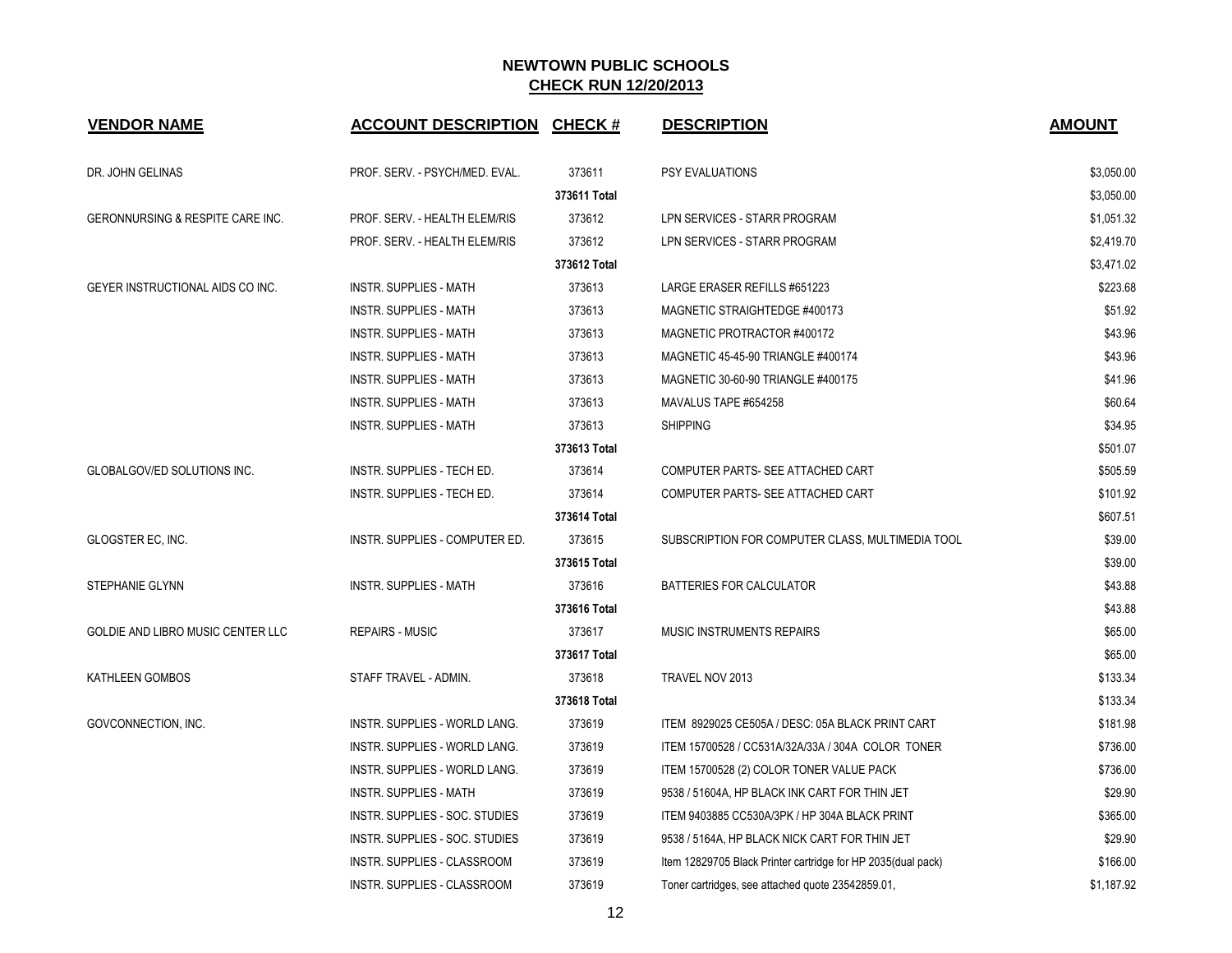| <b>VENDOR NAME</b>               | <b>ACCOUNT DESCRIPTION</b>          | <b>CHECK#</b> | <b>DESCRIPTION</b>                             | <b>AMOUNT</b> |
|----------------------------------|-------------------------------------|---------------|------------------------------------------------|---------------|
| GOVCONNECTION, INC.              | INSTR. SUPPLIES - INFO. TECH.       | 373619        | Fiber Optic Patch Cable LC-LC 50/125um, Duplex | \$137.70      |
|                                  | INSTR. SUPPLIES - INFO. TECH.       | 373619        | Gigabit-Mini-Gbic SX-LC HP Procurve            | \$550.00      |
|                                  |                                     | 373619 Total  |                                                | \$4,120.40    |
| <b>GRAINGER</b>                  | B. & G. REPAIRS - M.G.              | 373620        | <b>FLAGPOLE REPAIR - MG</b>                    | \$147.18      |
|                                  | B. & G. REPAIRS - M.S.              | 373620        | <b>HEATER REPAIR D14 - NMS</b>                 | \$536.81      |
|                                  | B. & G. REPAIRS - M.S.              | 373620        | <b>HEATER REPAIR D14 - NMS</b>                 | \$54.33       |
|                                  | B. & G. REPAIRS - H.S.              | 373620        | HALLWAY / CLOSET REPAIRS - NHS                 | \$244.50      |
|                                  | B. & G. REPAIRS - H.S.              | 373620        | HALLWAY / CLOSET REPAIRS - NHS                 | \$96.21       |
|                                  | <b>B&amp;G SUPPLIES - MAINT.</b>    | 373620        | PIPE WRENCH, KITCHEN FAUCET, ELECTRICIAN COAT  | \$101.92      |
|                                  | <b>B&amp;G SUPPLIES - MAINT.</b>    | 373620        | PIPE WRENCH, KITCHEN FAUCET, ELECTRICIAN COAT  | \$22.92       |
|                                  | <b>B&amp;G SUPPLIES - MAINT.</b>    | 373620        | PIPE WRENCH, KITCHEN FAUCET, ELECTRICIAN COAT  | \$86.81       |
|                                  | <b>B&amp;G SUPPLIES - MAINT.</b>    | 373620        | PIPE WRENCH, KITCHEN FAUCET, ELECTRICIAN COAT  | \$391.64      |
|                                  |                                     | 373620 Total  |                                                | \$1,682.32    |
| HAT CITY PAPER & SUPPLY CO.      | <b>B&amp;G SUPPLIES - CUSTODIAL</b> | 373621        | PAPER PRODUCTS, DUSTERS - CUST SUPPLIES        | \$3,784.00    |
|                                  | <b>B&amp;G SUPPLIES - CUSTODIAL</b> | 373621        | PAPER PRODUCTS, DUSTERS - CUST SUPPLIES        | \$359.90      |
|                                  |                                     | 373621 Total  |                                                | \$4,143.90    |
| <b>JENNIFER HAYDUCKY</b>         | <b>INSTR. SUPPLIES - SCIENCE</b>    | 373622        | <b>BRIDGE SUPPLIES</b>                         | \$42.90       |
|                                  |                                     | 373622 Total  |                                                | \$42.90       |
| <b>HEINEMANN</b>                 | OTHER SUPPLIES - STAFF DEVELOP.     | 373623        | Units of Study in Option SEE ATTACHED          | \$2,706.48    |
|                                  |                                     | 373623 Total  |                                                | \$2,706.48    |
| <b>HOPE ACADEMY</b>              | TUITION - OUT-OF-DISTRICT           | 373624        | <b>TUITION - OUT-OF-DISTRICT</b>               | \$6,890.00    |
|                                  |                                     | 373624 Total  |                                                | \$6,890.00    |
| HUGH'S MECHANICAL EQUIPMENT LLC  | <b>PROF. SERV. - B. &amp; G.</b>    | 373625        | SVC UNDERGROUND STORAGE TANKS (MG/HOM/RIS)     | \$1,350.00    |
|                                  |                                     | 373625 Total  |                                                | \$1,350.00    |
| HUSSEY SEATING COMPANY           | B. & G. REPAIRS - H.S.              | 373626        | <b>BACK STOP REPAIRS - NHS GYM</b>             | \$1,280.00    |
|                                  |                                     | 373626 Total  |                                                | \$1,280.00    |
| <b>IDVILLE</b>                   | OFF. SUPPLIES - ADMIN.              | 373627        | Flat Woven Lanyard - 41512BKH -                | \$287.50      |
|                                  | OFF. SUPPLIES - ADMIN.              | 373627        | Shipping                                       | \$14.66       |
|                                  |                                     | 373627 Total  |                                                | \$302.16      |
| <b>INGERSOLL AUTO OF DANBURY</b> | <b>EQUIPMENT - MAINTENANCE</b>      | 373628        | REPLACE MAINTENANCE VEHICLE 58NT               | \$33,086.00   |
|                                  |                                     | 373628 Total  |                                                | \$33,086.00   |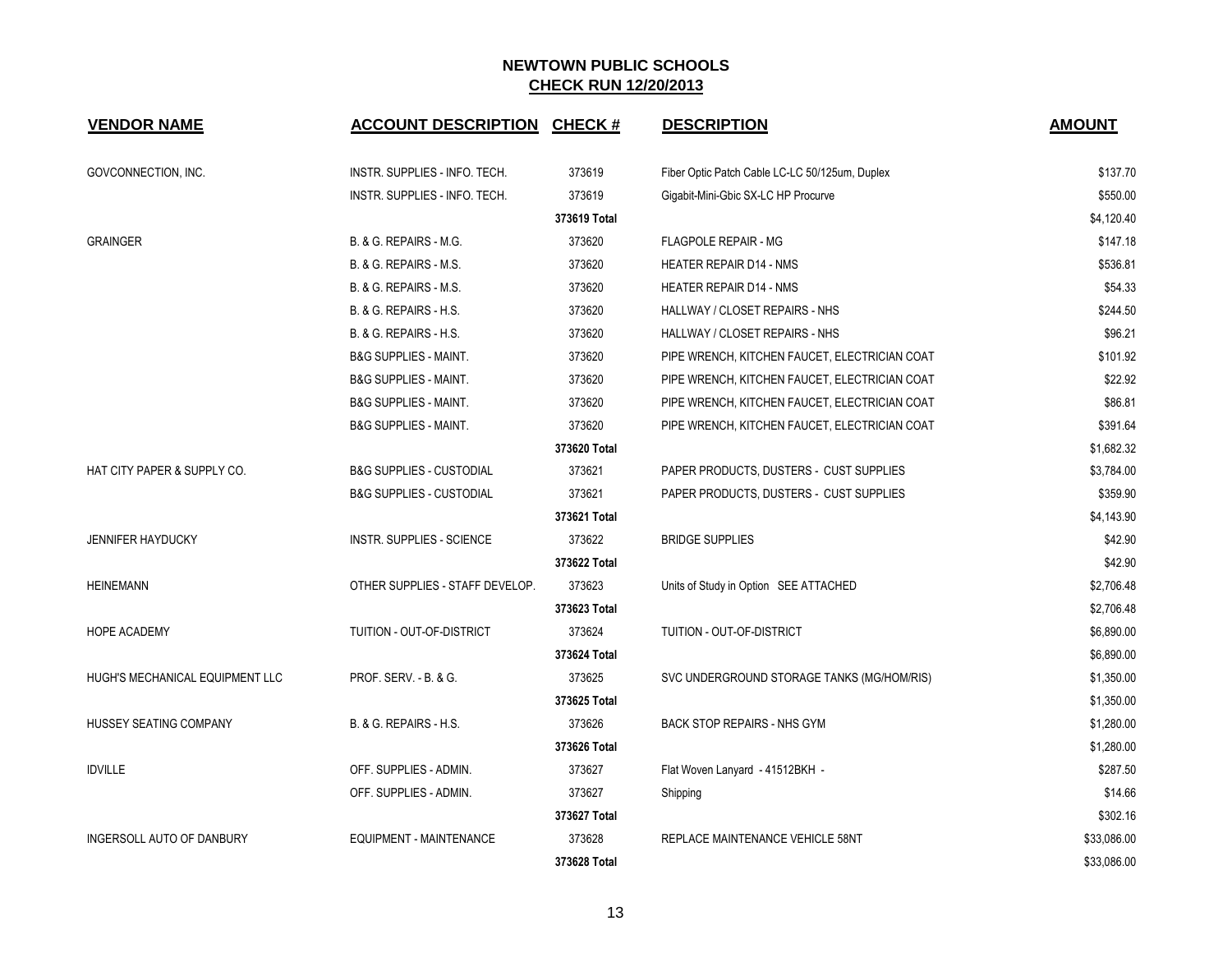| <b>VENDOR NAME</b>                     | <b>ACCOUNT DESCRIPTION CHECK #</b>  |              | <b>DESCRIPTION</b>                          | <b>AMOUNT</b> |
|----------------------------------------|-------------------------------------|--------------|---------------------------------------------|---------------|
| THE INSTITUTE OF PROFESSIONAL PRACTICE | PROF. SERV. - PSYCH/MED. EVAL.      | 373629       | AUTISM SERVICES FRO MG STUDENT OCT - JUNE   | \$8,950.00    |
|                                        |                                     | 373629 Total |                                             | \$8,950.00    |
| INTERNATIONAL READING ASSOCIATION      | MEMBERSHIPS - READING               | 373630       | Membership renewal Pam Kohn # 643447        | \$99.00       |
|                                        |                                     | 373630 Total |                                             | \$99.00       |
| <b>KRISTEN JACKSON</b>                 | STAFF TRAVEL - PUPIL SERV.          | 373631       | TRAVEL NOV 2013                             | \$184.76      |
|                                        |                                     | 373631 Total |                                             | \$184.76      |
| RACHEL KALISH                          | CONTRACTED SERV. - SP/HEAR.         | 373632       | SPEECH SERVICES STARR PROGRAM               | \$900.00      |
|                                        |                                     | 373632 Total |                                             | \$900.00      |
| KAMCO SUPPLY CORP OF NEW ENGLAND       | B. & G. REPAIRS - H.S.              | 373633       | <b>REPAIR PARTS - NHS GUARD SHACK</b>       | \$337.37      |
|                                        |                                     | 373633 Total |                                             | \$337.37      |
| KLINGBERG FAMILY CENTERS INC.          | TUITION - OUT-OF-DISTRICT           | 373634       | TUITION - OUT-OF-DISTRICT                   | \$13,695.20   |
|                                        |                                     | 373634 Total |                                             | \$13,695.20   |
| LAWSON PRODUCTS INC.                   | <b>B&amp;G SUPPLIES - MAINT.</b>    | 373635       | EMITTER CUP - ELECTRICAL SUPPLIES           | \$114.80      |
|                                        |                                     | 373635 Total |                                             | \$114.80      |
| LINGUI SYSTEMS INC.                    | INSTR. SUPPLIES - PSYCH.            | 373636       | RECORD FORMS #9014 EOWPVT-4                 | \$160.00      |
|                                        | INSTR. SUPPLIES - PSYCH.            | 373636       | RECORD FORMS #9016 ROWPVT-4                 | \$80.00       |
|                                        |                                     | 373636 Total |                                             | \$240.00      |
| MAGNAKLEEN SERVICES LLC                | <b>B&amp;G SUPPLIES - CUSTODIAL</b> | 373637       | MOP / RUG SERVICE (ALL SCHOOLS) - 2013-2014 | \$130.00      |
|                                        | <b>B&amp;G SUPPLIES - CUSTODIAL</b> | 373637       | MOP / RUG SERVICE (ALL SCHOOLS) - 2013-2014 | \$166.50      |
|                                        | <b>B&amp;G SUPPLIES - CUSTODIAL</b> | 373637       | MOP / RUG SERVICE (ALL SCHOOLS) - 2013-2014 | \$48.50       |
|                                        | <b>B&amp;G SUPPLIES - CUSTODIAL</b> | 373637       | MOP / RUG SERVICE (ALL SCHOOLS) - 2013-2014 | \$19.50       |
|                                        | <b>B&amp;G SUPPLIES - CUSTODIAL</b> | 373637       | MOP / RUG SERVICE (ALL SCHOOLS) - 2013-2014 | \$18.00       |
|                                        | <b>B&amp;G SUPPLIES - CUSTODIAL</b> | 373637       | MOP / RUG SERVICE (ALL SCHOOLS) - 2013-2014 | \$130.00      |
|                                        | <b>B&amp;G SUPPLIES - CUSTODIAL</b> | 373637       | MOP / RUG SERVICE (ALL SCHOOLS) - 2013-2014 | \$166.50      |
|                                        | <b>B&amp;G SUPPLIES - CUSTODIAL</b> | 373637       | MOP / RUG SERVICE (ALL SCHOOLS) - 2013-2014 | \$48.50       |
|                                        | <b>B&amp;G SUPPLIES - CUSTODIAL</b> | 373637       | MOP / RUG SERVICE (ALL SCHOOLS) - 2013-2014 | \$19.50       |
|                                        | <b>B&amp;G SUPPLIES - CUSTODIAL</b> | 373637       | MOP / RUG SERVICE (ALL SCHOOLS) - 2013-2014 | \$18.00       |
|                                        | <b>B&amp;G SUPPLIES - CUSTODIAL</b> | 373637       | MOP / RUG SERVICE (ALL SCHOOLS) - 2013-2014 | \$18.00       |
|                                        | <b>B&amp;G SUPPLIES - CUSTODIAL</b> | 373637       | MOP / RUG SERVICE (ALL SCHOOLS) - 2013-2014 | \$127.50      |
|                                        | <b>B&amp;G SUPPLIES - CUSTODIAL</b> | 373637       | MOP / RUG SERVICE (ALL SCHOOLS) - 2013-2014 | \$130.00      |
|                                        | <b>B&amp;G SUPPLIES - CUSTODIAL</b> | 373637       | MOP / RUG SERVICE (ALL SCHOOLS) - 2013-2014 | \$166.50      |
|                                        | <b>B&amp;G SUPPLIES - CUSTODIAL</b> | 373637       | MOP / RUG SERVICE (ALL SCHOOLS) - 2013-2014 | \$48.50       |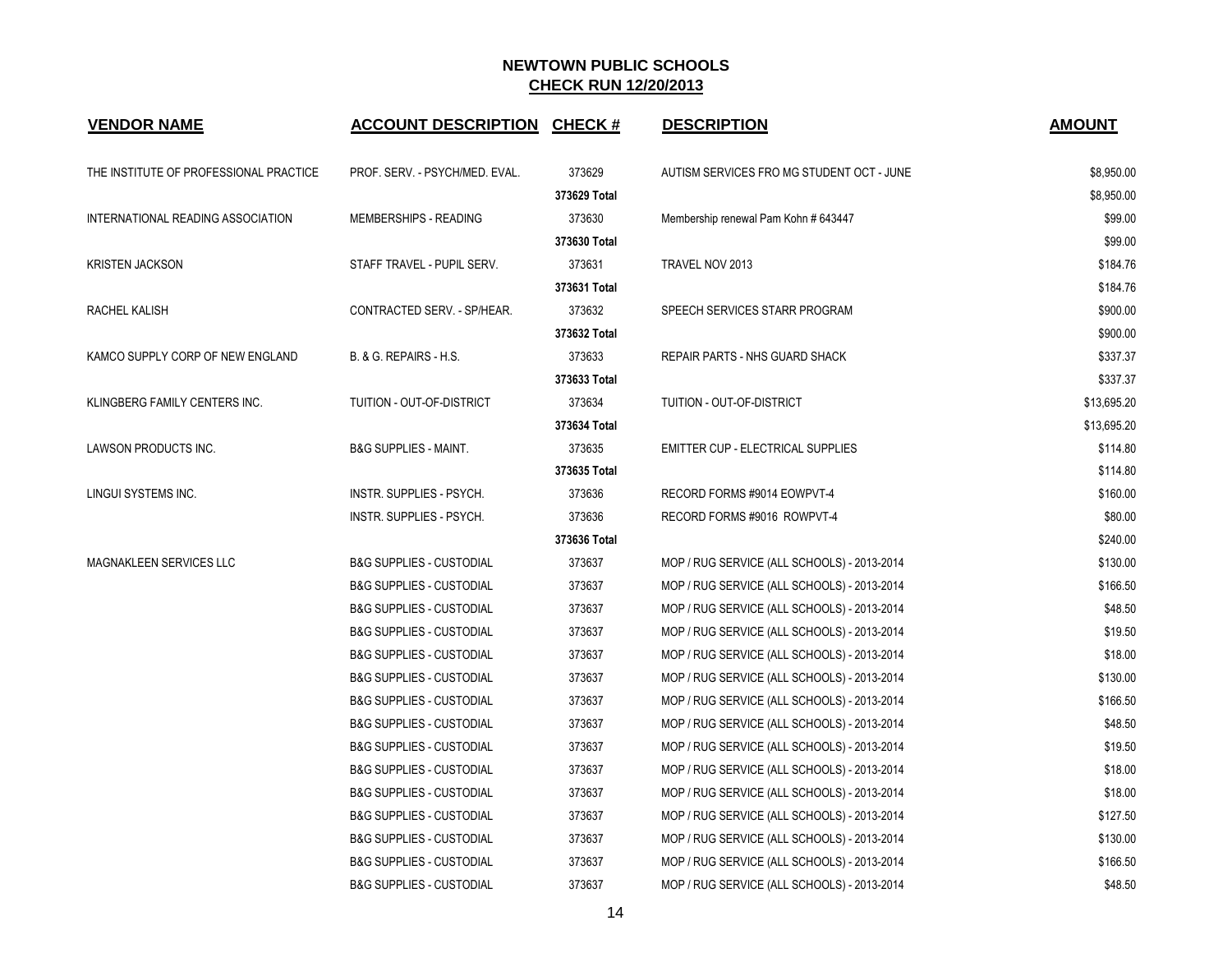| <b>VENDOR NAME</b>                 | <b>ACCOUNT DESCRIPTION CHECK #</b>  |              | <b>DESCRIPTION</b>                          | <b>AMOUNT</b> |
|------------------------------------|-------------------------------------|--------------|---------------------------------------------|---------------|
| MAGNAKLEEN SERVICES LLC            | <b>B&amp;G SUPPLIES - CUSTODIAL</b> | 373637       | MOP / RUG SERVICE (ALL SCHOOLS) - 2013-2014 | \$19.50       |
|                                    | <b>B&amp;G SUPPLIES - CUSTODIAL</b> | 373637       | MOP / RUG SERVICE (ALL SCHOOLS) - 2013-2014 | \$18.00       |
|                                    | <b>B&amp;G SUPPLIES - CUSTODIAL</b> | 373637       | MOP / RUG SERVICE (ALL SCHOOLS) - 2013-2014 | \$45.45       |
|                                    | <b>B&amp;G SUPPLIES - CUSTODIAL</b> | 373637       | MOP / RUG SERVICE (ALL SCHOOLS) - 2013-2014 | \$60.65       |
|                                    | <b>B&amp;G SUPPLIES - CUSTODIAL</b> | 373637       | MOP / RUG SERVICE (ALL SCHOOLS) - 2013-2014 | \$21.50       |
|                                    | <b>B&amp;G SUPPLIES - CUSTODIAL</b> | 373637       | MOP / RUG SERVICE (ALL SCHOOLS) - 2013-2014 | \$30.65       |
|                                    | <b>B&amp;G SUPPLIES - CUSTODIAL</b> | 373637       | MOP / RUG SERVICE (ALL SCHOOLS) - 2013-2014 | \$28.25       |
|                                    | <b>B&amp;G SUPPLIES - CUSTODIAL</b> | 373637       | MOP / RUG SERVICE (ALL SCHOOLS) - 2013-2014 | \$106.20      |
|                                    | <b>B&amp;G SUPPLIES - CUSTODIAL</b> | 373637       | MOP / RUG SERVICE (ALL SCHOOLS) - 2013-2014 | \$33.80       |
|                                    | <b>B&amp;G SUPPLIES - CUSTODIAL</b> | 373637       | MOP / RUG SERVICE (ALL SCHOOLS) - 2013-2014 | \$45.45       |
|                                    | <b>B&amp;G SUPPLIES - CUSTODIAL</b> | 373637       | MOP / RUG SERVICE (ALL SCHOOLS) - 2013-2014 | \$60.65       |
|                                    | <b>B&amp;G SUPPLIES - CUSTODIAL</b> | 373637       | MOP / RUG SERVICE (ALL SCHOOLS) - 2013-2014 | \$21.50       |
|                                    | <b>B&amp;G SUPPLIES - CUSTODIAL</b> | 373637       | MOP / RUG SERVICE (ALL SCHOOLS) - 2013-2014 | \$30.65       |
|                                    | <b>B&amp;G SUPPLIES - CUSTODIAL</b> | 373637       | MOP / RUG SERVICE (ALL SCHOOLS) - 2013-2014 | \$28.25       |
|                                    | <b>B&amp;G SUPPLIES - CUSTODIAL</b> | 373637       | MOP / RUG SERVICE (ALL SCHOOLS) - 2013-2014 | \$106.20      |
|                                    | <b>B&amp;G SUPPLIES - CUSTODIAL</b> | 373637       | MOP / RUG SERVICE (ALL SCHOOLS) - 2013-2014 | \$33.80       |
|                                    | <b>B&amp;G SUPPLIES - CUSTODIAL</b> | 373637       | MOP / RUG SERVICE (ALL SCHOOLS) - 2013-2014 | \$45.45       |
|                                    | <b>B&amp;G SUPPLIES - CUSTODIAL</b> | 373637       | MOP / RUG SERVICE (ALL SCHOOLS) - 2013-2014 | \$60.65       |
|                                    | <b>B&amp;G SUPPLIES - CUSTODIAL</b> | 373637       | MOP / RUG SERVICE (ALL SCHOOLS) - 2013-2014 | \$21.50       |
|                                    | <b>B&amp;G SUPPLIES - CUSTODIAL</b> | 373637       | MOP / RUG SERVICE (ALL SCHOOLS) - 2013-2014 | \$30.65       |
|                                    | <b>B&amp;G SUPPLIES - CUSTODIAL</b> | 373637       | MOP / RUG SERVICE (ALL SCHOOLS) - 2013-2014 | \$28.25       |
|                                    |                                     | 373637 Total |                                             | \$2,132.50    |
| <b>MAILFINANCE</b>                 | EQUIP RENTAL - ADMIN.               | 373638       | LEASE AGREEMENT 2013/14 H/S                 | \$784.17      |
|                                    | EQUIP RENTAL - BUS. SERV.           | 373638       | LEASE AGREEMENT 2013/14 C/O                 | \$784.17      |
|                                    | EQUIP RENTAL - BUS. SERV.           | 373638       | LEASE AGREEMENT 2013/14 C/O                 | \$430.53      |
|                                    | EQUIP RENTAL - ADMIN.               | 373638       | <b>LEASE AGREEMENT</b>                      | \$461.79      |
|                                    | EQUIP RENTAL - BUS. SERV.           | 373638       | <b>LEASE AGREEMENT</b>                      | \$461.80      |
|                                    | EQUIP RENTAL - BUS. SERV.           | 373638       | <b>LEASE AGREEMENT</b>                      | \$253.53      |
|                                    |                                     | 373638 Total |                                             | \$3,175.99    |
| MANKA CONSTRUCTION & REMOLDING LLC | B. & G. REPAIRS - H.                | 373639       | WEATHER STRIP, HANG WHITE BOARD, CARPENTRY  | \$395.00      |
|                                    |                                     | 373639 Total |                                             | \$395.00      |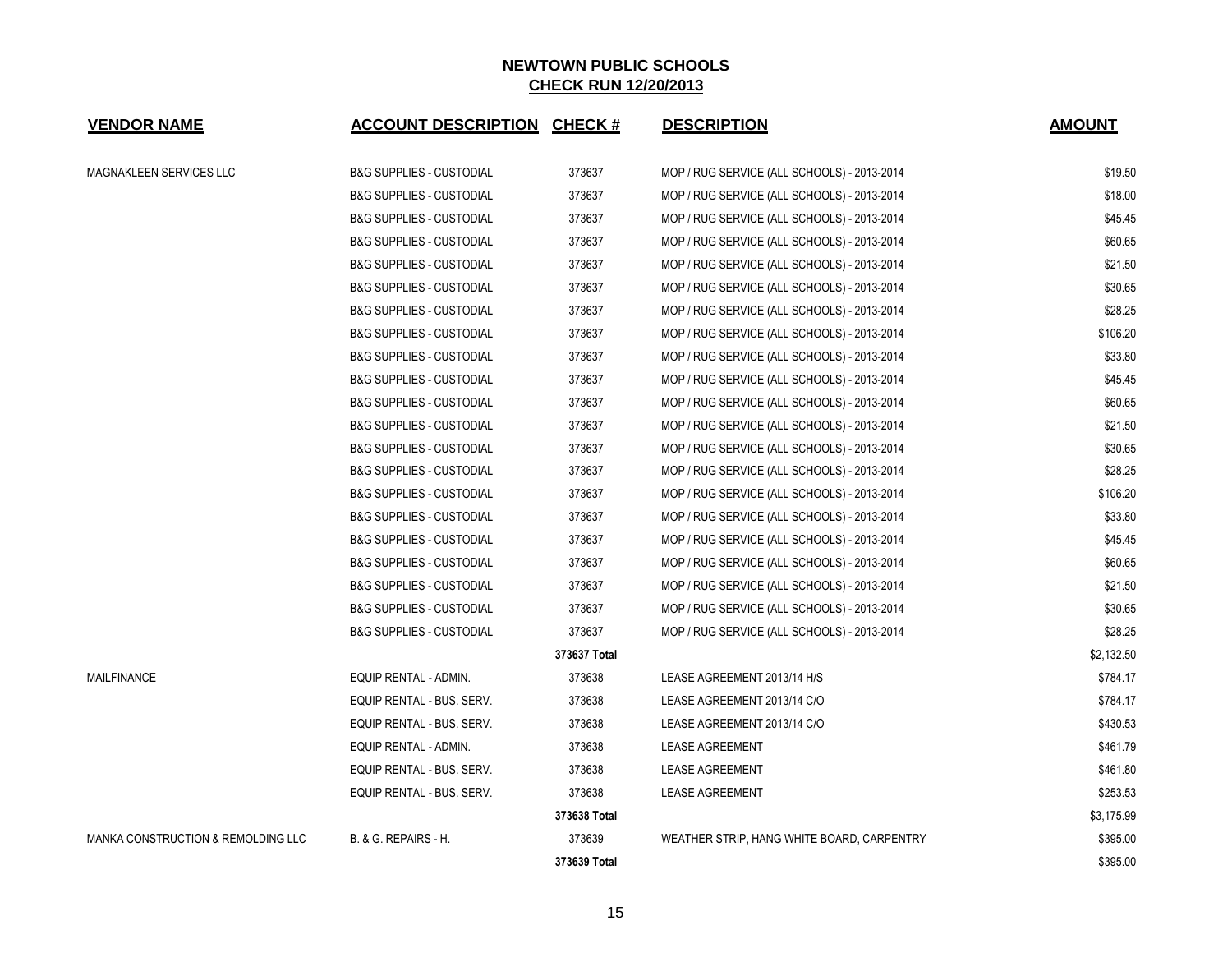| <b>VENDOR NAME</b> | <b>ACCOUNT DESCRIPTION CHECK #</b> |        | <b>DESCRIPTION</b>                                | <b>AMOUNT</b> |
|--------------------|------------------------------------|--------|---------------------------------------------------|---------------|
| W.B. MASON., INC.  | OFF. SUPPLIES - BUS. SERV.         | 373640 | <b>SUPPLIES 2013/14</b>                           | \$24.99       |
|                    | OFF. SUPPLIES - BUS. SERV.         | 373640 | <b>SUPPLIES 2013/14</b>                           | \$25.68       |
|                    | OFF. SUPPLIES - BUS. SERV.         | 373640 | SUPPLIES 2013/14                                  | (\$12.00)     |
|                    | OFF. SUPPLIES - BUS. SERV.         | 373640 | <b>SUPPLIES 2013/14</b>                           | $(\$24.00)$   |
|                    | OFF. SUPPLIES - BUS. SERV.         | 373640 | SUPPLIES 2013/14                                  | (\$6.00)      |
|                    | OFF. SUPPLIES - BUS. SERV.         | 373640 | SUPPLIES 2013/14                                  | \$145.67      |
|                    | OFF. SUPPLIES - BUS. SERV.         | 373640 | SUPPLIES 2013/14                                  | \$486.93      |
|                    | OFF. SUPPLIES - BUS. SERV.         | 373640 | <b>SUPPLIES 2013/14</b>                           | \$129.39      |
|                    | INSTR. SUPPLIES - CLASSROOM        | 373640 | ROSCON 311218100 Brown Cons Paper 12x18           | \$31.35       |
|                    | INSTR. SUPPLIES - CLASSROOM        | 373640 | ROSCON78121800 hot green cons paper 12x18         | \$29.40       |
|                    | INSTR. SUPPLIES - CLASSROOM        | 373640 | ROSCON881218100 holiday red const paper 12xq8     | \$32.70       |
|                    | INSTR. SUPPLIES - CLASSROOM        | 373640 | ROSCON151218100 orange const paper 12x18          | \$31.35       |
|                    | INSTR. SUPPLIES - CLASSROOM        | 373640 | ROSCONFS1218100 white const paper 12x18           | \$41.80       |
|                    | INSTR. SUPPLIES - CLASSROOM        | 373640 | ROSCON141218100 yellow const paper 12x18          | \$52.25       |
|                    | INSTR. SUPPLIES - CLASSROOM        | 373640 | ROSCON251218100 BLK const paper 12x18             | \$32.40       |
|                    | INSTR. SUPPLIES - CLASSROOM        | 373640 | ROSCON881218100 holiday red const paper 12xq8     | (\$21.80)     |
|                    | INSTR. SUPPLIES - CLASSROOM        | 373640 | ROSCON881218100 holiday red const paper 12xq8     | \$8.72        |
|                    | INSTR. SUPPLIES - CLASSROOM        | 373640 | ROSCON78121800 hot green cons paper 12x18         | (\$14.70)     |
|                    | INSTR. SUPPLIES - CLASSROOM        | 373640 | ROSCON881218100 holiday red const paper 12xq8     | \$43.60       |
|                    | INSTR. SUPPLIES - CLASSROOM        | 373640 | ROSCON251218100 BLK const paper 12x               | (\$16.20)     |
|                    | INSTR. SUPPLIES - CLASSROOM        | 373640 | ROSCON881218100 holiday red const paper 12xq8     | \$23.98       |
|                    | INSTR. SUPPLIES - CLASSROOM        | 373640 | Copy Paper for two copiers.                       | \$1,609.37    |
|                    | <b>INSTR. SUPPLIES - ENGLISH</b>   | 373640 | LEOR29 LOOSE LEAF RINGS (ENGLISH)                 | \$6.92        |
|                    | INSTR. SUPPLIES - WORLD LANG.      | 373640 | LEOR29 LOOSE LEAF RINGS- (W.L.)                   | \$6.92        |
|                    | INSTR. SUPPLIES - SOC. STUDIES     | 373640 | LEOR29 1 LOOSE LEAF RINGS                         | \$6.92        |
|                    | <b>INSTR. SUPPLIES - ENGLISH</b>   | 373640 | See attached List                                 | (\$86.88)     |
|                    | INSTR. SUPPLIES - ENGLISH          | 373640 | See attached List                                 | \$43.44       |
|                    | OFF. SUPPLIES - ADMIN.             | 373640 | Brother FAX machine, replacement in Cwing office  | \$69.99       |
|                    | OFF. SUPPLIES - ADMIN.             | 373640 | Toner for fax, Item P501 Thermal transfer         | \$46.98       |
|                    | OFF. SUPPLIES - ADMIN.             | 373640 | Brother FAX machine, replacement in Cwing office, | (\$69.99)     |
|                    | OFF. SUPPLIES - ADMIN.             | 373640 | Toner for fax, Item P501 Thermal transfer         | (\$46.98)     |
|                    | OFF. SUPPLIES - ADMIN.             | 373640 | Brother FAX machine, replacement in Cwing office, | \$299.99      |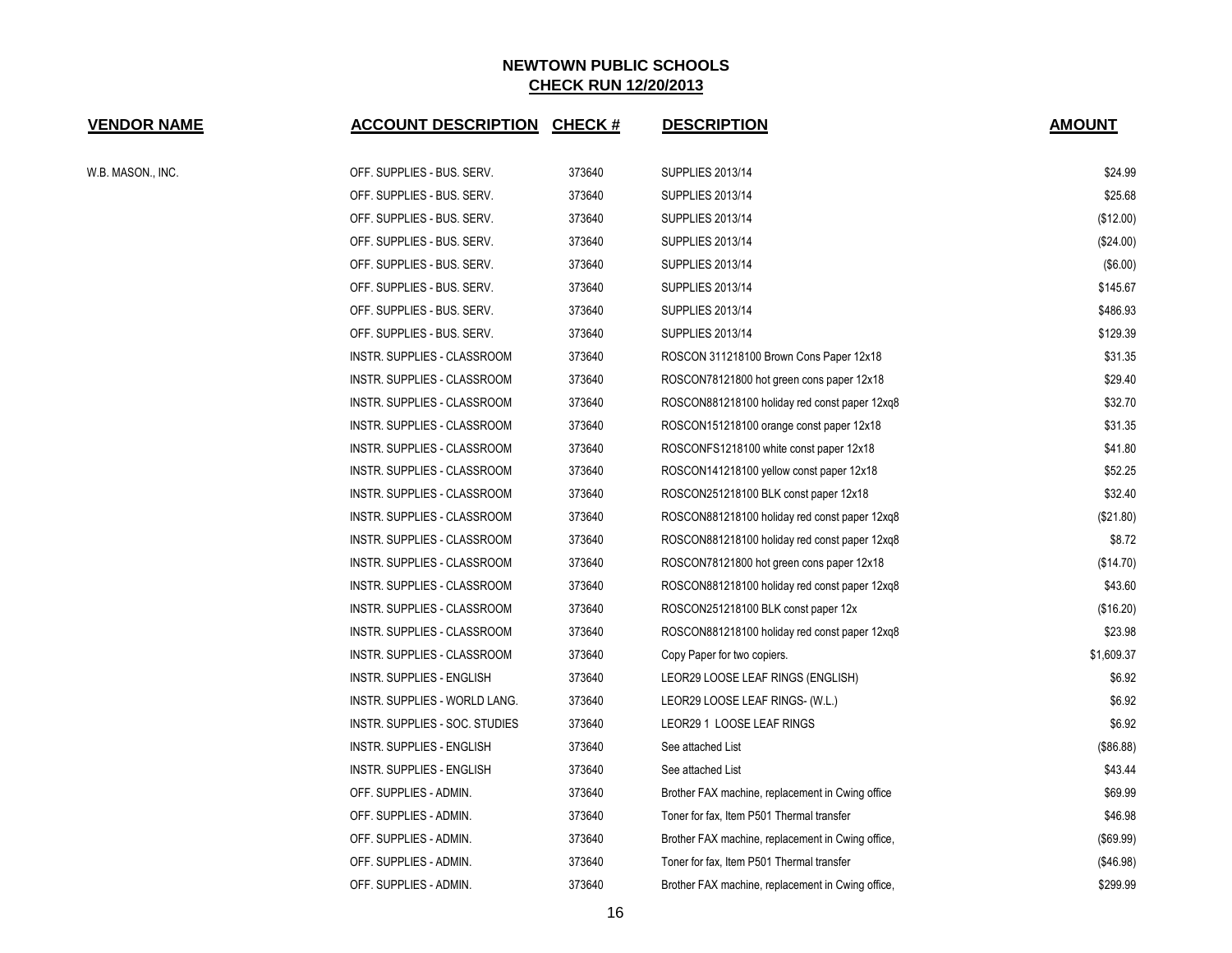| <b>VENDOR NAME</b>                   | <b>ACCOUNT DESCRIPTION</b>      | <b>CHECK#</b> | <b>DESCRIPTION</b>                                      | <b>AMOUNT</b> |
|--------------------------------------|---------------------------------|---------------|---------------------------------------------------------|---------------|
| W.B. MASON., INC.                    | OFF. SUPPLIES - ADMIN.          | 373640        | Toner for fax, Item P501 Thermal transfer               | \$109.98      |
|                                      | INSTR. SUPPLIES - CLASSROOM     | 373640        | ctns WBM 1200 white copy paper, 8.5 x 11                | \$3,430.50    |
|                                      | OFF. SUPPLIES - ADMIN.          | 373640        | AVE-10801, See-Thru Binder                              | \$8.99        |
|                                      | OFF. SUPPLIES - ADMIN.          | 373640        | AVE-21084, White, 1/2 inch binder                       | \$11.97       |
|                                      | OFF. SUPPLIES - ADMIN.          | 373640        | AVE-21085, White, 1 inch binder                         | \$11.97       |
|                                      | OFF. SUPPLIES - ADMIN.          | 373640        | AVE-11515, Print-on Dividers, NO S/H                    | \$27.99       |
|                                      | OFF. SUPPLIES - ADMIN.          | 373640        | MMM-DH340MB, Document Holder                            | \$24.95       |
|                                      | OFF. SUPPLIES - ADMIN.          | 373640        | KEU-B145S, Keurig Coffee Maker                          | \$107.97      |
|                                      | OFF. SUPPLIES - ADMIN.          | 373640        | GMT-6732, French Vanilla K-Cups, 24/box                 | \$11.99       |
|                                      | OFF. SUPPLIES - ADMIN.          | 373640        | GMT-6715, Cinnamon Roll K-Cups, 24/box, NO S/H          | \$11.99       |
|                                      | INSTR. SUPPLIES - CLASSROOM     | 373640        | Highland Invisible Tape, 3/4 inch x 1,000, 1 inch core, | \$67.96       |
|                                      | INSTR. SUPPLIES - PSYCH.        | 373640        | CARTRIDGES HEWCE285A                                    | \$137.98      |
|                                      | INSTR. SUPPLIES - ENGLISH       | 373640        | SEE ATTACHED LIST                                       | \$141.34      |
|                                      |                                 | 373640 Total  |                                                         | \$7,037.77    |
| <b>SUSAN MCCONNELL</b>               | INSTR. SUPPLIES - SCIENCE       | 373641        | ANIMATION PROGRAM FOR PUBLIC HEALTH                     | \$59.25       |
|                                      |                                 | 373641 Total  |                                                         | \$59.25       |
| MCKENNEY MECHANICAL CONTRACTORS INC. | <b>B&amp;G CONTRACTED SERV.</b> | 373642        | <b>BOILER PREV MAINT / CLEANING</b>                     | \$2,589.00    |
|                                      | B. & G. REPAIRS - M.G.          | 373642        | BOILER #1 OIL LEAK REPAIR - MG                          | \$3,419.70    |
|                                      | B. & G. REPAIRS - HOM.          | 373642        | FLAME FAILURE - HOM                                     | \$375.00      |
|                                      | B. & G. REPAIRS - RIS.          | 373642        | REPLACE / ALIGN MOTOR PUMP - RIS                        | \$1,943.00    |
|                                      | B. & G. REPAIRS - H.S.          | 373642        | PUMP STATION REPAIR - NMS                               | \$1,169.79    |
|                                      |                                 | 373642 Total  |                                                         | \$9,496.49    |
| MOORE MEDICAL LLC                    | MEDICAL SUPPLIES - ELEM.        | 373643        | replacement lamp for Otoscope 3400                      | \$23.44       |
|                                      |                                 | 373643 Total  |                                                         | \$23.44       |
| E. A. MORSE & CO. INC.               | <b>REPAIRS - CUSTODIAL</b>      | 373644        | REPAIR PARTS - CUSTODIAL EQUIPMENT                      | \$47.36       |
|                                      | <b>REPAIRS - CUSTODIAL</b>      | 373644        | REPAIR PARTS - CUSTODIAL EQUIPMENT                      | \$219.25      |
|                                      | REPAIRS - CUSTODIAL             | 373644        | <b>CUSTODIAL MACHINE REPAIRS</b>                        | \$307.72      |
|                                      | REPAIRS - CUSTODIAL             | 373644        | <b>CUSTODIAL MACHINE REPAIRS</b>                        | \$671.04      |
|                                      | <b>REPAIRS - CUSTODIAL</b>      | 373644        | <b>CUSTODIAL MACHINE REPAIRS</b>                        | \$596.08      |
|                                      |                                 | 373644 Total  |                                                         | \$1,841.45    |
| MUSIC & ARTS CENTER, INC.            | <b>INSTR. SUPPLIES - MUSIC</b>  | 373645        | For band supplies throughout the year.                  | \$91.20       |
|                                      |                                 | 373645 Total  |                                                         | \$91.20       |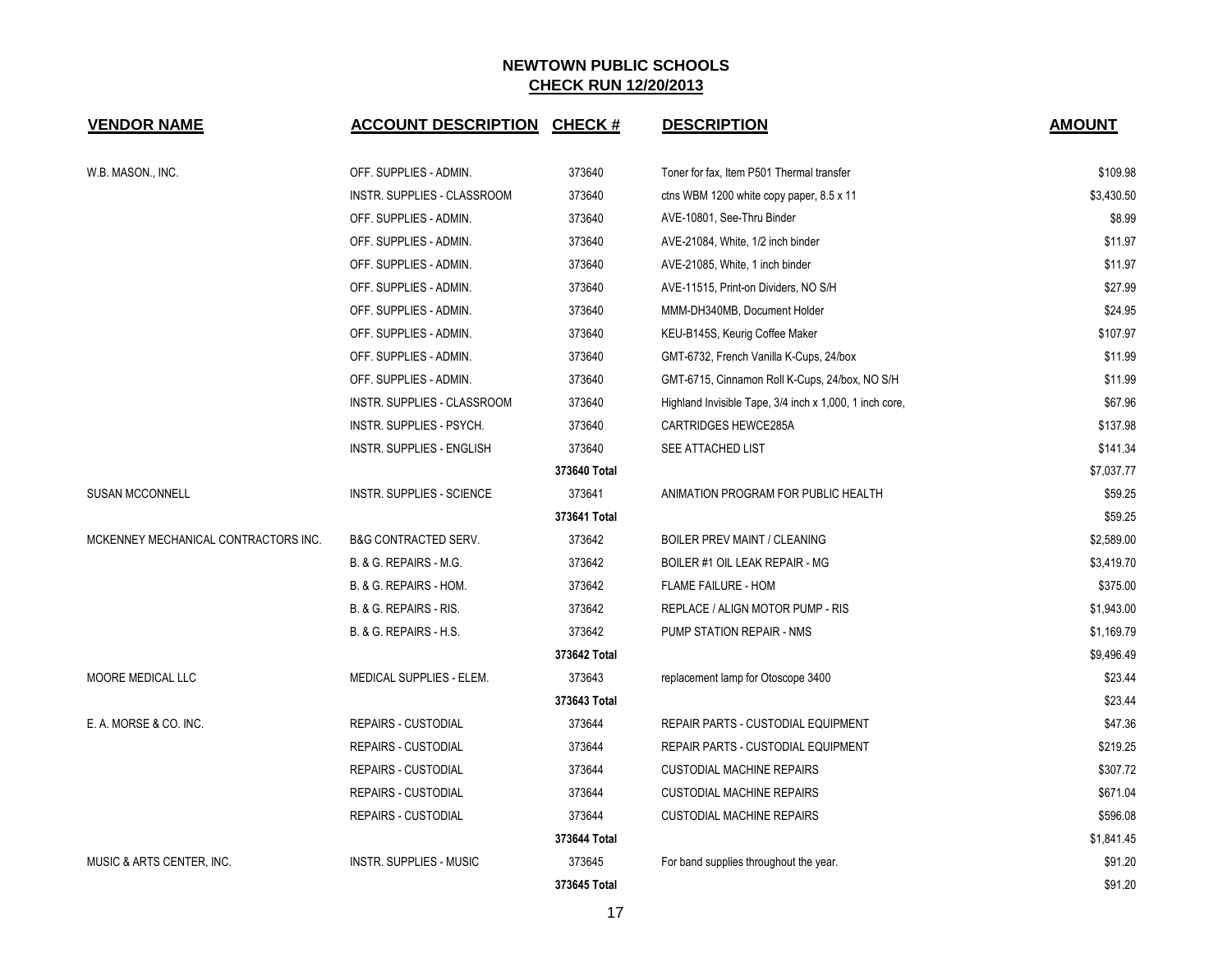| <b>VENDOR NAME</b>                    | <b>ACCOUNT DESCRIPTION CHECK #</b> |              | <b>DESCRIPTION</b>                                       | <b>AMOUNT</b> |
|---------------------------------------|------------------------------------|--------------|----------------------------------------------------------|---------------|
| NAGEL ELECTRIC LLC                    | B. & G. REPAIRS - H.S.             | 373646       | ELECTRICAL HOOK UP OF NEW SCOREBOARD - NHS               | \$255.00      |
|                                       |                                    | 373646 Total |                                                          | \$255.00      |
| <b>NASCO</b>                          | INSTR. SUPPLIES - SP. ED. PREK-8   | 373647       | WEIGHTED VEST ITEM SN32224CQ SIZE 14-18 DENIM            | \$135.96      |
|                                       | INSTR. SUPPLIES - SP. ED. PREK-8   | 373647       | TANGLE JUNIOR SET SN32330CQ                              | \$18.28       |
|                                       | INSTR. SUPPLIES - SP. ED. PREK-8   | 373647       | CRAYOLA WASHABLE MARKERS 9731349CQ                       | \$13.52       |
|                                       | INSTR. SUPPLIES - SP. ED. PREK-8   | 373647       | <b>SHIPPING</b>                                          | \$8.06        |
|                                       | INSTR. SUPPLIES - SP. ED. PREK-8   | 373647       | TANGLE JUNIOR SET SN32330CQ                              | \$9.14        |
|                                       | INSTR. SUPPLIES - SP. ED. PREK-8   | 373647       | <b>SHIPPING</b>                                          | \$6.81        |
|                                       | INSTR. SUPPLIES - SP. ED. PREK-8   | 373647       | <b>SHIPPING</b>                                          | \$57.59       |
|                                       | INSTR. SUPPLIES - SP. ED. PREK-8   | 373647       | JUMBO ADULT BEAN BAG CHAIR Z42473CQ(P)                   | \$101.58      |
|                                       | INSTR. SUPPLIES - SP. ED. PREK-8   | 373647       | WEIGHTED VEST SN32224CQ YOUTH/ADULT MEDIUM OT VEST DENIM | \$135.96      |
|                                       | <b>INSTR. SUPPLIES - MATH</b>      | 373647       | MINI WHITE BOARD MARKERS BLK - TB24578(A)T               | \$239.70      |
|                                       | <b>INSTR. SUPPLIES - MATH</b>      | 373647       | MINI WHITE BOARD MARKERS-ASST TB24579(A)T                | \$239.70      |
|                                       | INSTR. SUPPLIES - SCIENCE          | 373647       | Various items for Science class per attached list.       | \$76.67       |
|                                       | <b>INSTR. SUPPLIES - SCIENCE</b>   | 373647       | Shipping charge                                          | \$9.80        |
|                                       | <b>INSTR. SUPPLIES - SCIENCE</b>   | 373647       | Various items for Science class per attached list.       | \$48.24       |
|                                       |                                    | 373647 Total |                                                          | \$1,101.01    |
| THE NATIONAL K12 CERAMIC EXHIBITON    | <b>INSTR. SUPPLIES - ART</b>       | 373648       | ENTRY FEE FOR THE 2014- K-12 NATION                      | \$60.00       |
|                                       |                                    | 373648 Total |                                                          | \$60.00       |
| <b>NCS PEARSON INC.</b>               | INSTR. SUPPLIES - PSYCH.           | 373649       | BASC-2 SDH ITEM 30065CGX                                 | \$100.00      |
|                                       | INSTR. SUPPLIES - PSYCH.           | 373649       | <b>SHIPPING</b>                                          | \$10.00       |
|                                       |                                    | 373649 Total |                                                          | \$110.00      |
| NEC DISPLAY SOLUTIONS OF AMERICA INC. | INSTR. SUPPLIES - WORLD LANG.      | 373650       | 7N900926 REMOTE CONTROL, RD-448, NP-P, V,M,UM            | \$26.00       |
|                                       | INSTR. SUPPLIES - WORLD LANG.      | 373650       | <b>FREIGHT</b>                                           | \$7.77        |
|                                       | INSTR. SUPPLIES - SOC. STUDIES     | 373650       | 7N900926 REMOTE CONTROL, RD-448, NP-P, V,M,UM            | \$26.00       |
|                                       |                                    | 373650 Total |                                                          | \$59.77       |
| NEW ENGLAND CTR FOR CHILDREN          | TUITION - OUT-OF-DISTRICT          | 373651       | TUITION - OUT-OF-DISTRICT                                | \$14,804.99   |
|                                       |                                    | 373651 Total |                                                          | \$14,804.99   |
| <b>NEWTOWN DELI</b>                   | <b>INSTR. SUPPLIES - CLASSROOM</b> | 373652       | NEASC FACULTY LUNCHEON                                   | \$1,670.00    |
|                                       |                                    | 373652 Total |                                                          | \$1,670.00    |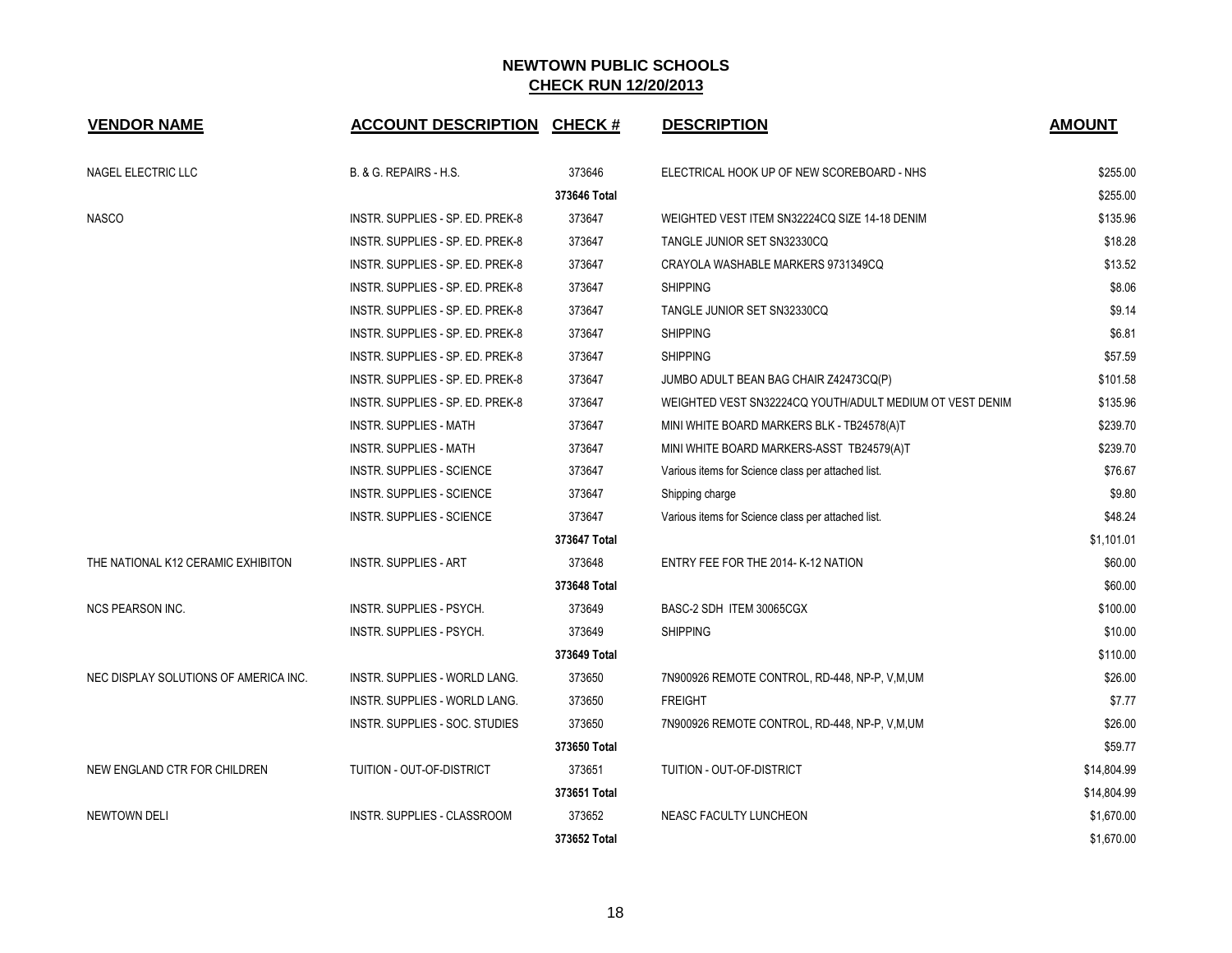| <b>VENDOR NAME</b>       | <b>ACCOUNT DESCRIPTION CHECK #</b> |              | <b>DESCRIPTION</b>                                          | <b>AMOUNT</b> |
|--------------------------|------------------------------------|--------------|-------------------------------------------------------------|---------------|
| NEWTOWN FOOD SERVICE     | OFF. SUPPLIES - ADMIN.             | 373653       | Professional Development Refreshments per attached          | \$236.50      |
|                          | <b>INSTR. SUPPLIES - ENGLISH</b>   | 373653       | Professional development refreshments for training meeting  | \$24.50       |
|                          |                                    | 373653 Total |                                                             | \$261.00      |
| NEWTOWN HARDWARE         | <b>B&amp;G SUPPLIES - MAINT.</b>   | 373654       | MAINTENANCE SUPPLIES - 2013-2014                            | \$126.56      |
|                          | <b>B&amp;G SUPPLIES - MAINT.</b>   | 373654       | MAINTENANCE SUPPLIES - 2013-2014                            | \$33.72       |
|                          | <b>B&amp;G SUPPLIES - MAINT.</b>   | 373654       | MAINTENANCE SUPPLIES - 2013-2014                            | \$6.75        |
|                          | <b>B&amp;G SUPPLIES - MAINT.</b>   | 373654       | MAINTENANCE SUPPLIES - 2013-2014                            | \$37.77       |
|                          | <b>B&amp;G SUPPLIES - MAINT.</b>   | 373654       | MAINTENANCE SUPPLIES - 2013-2014                            | \$9.70        |
|                          | <b>B&amp;G SUPPLIES - MAINT.</b>   | 373654       | MAINTENANCE SUPPLIES - 2013-2014                            | \$17.95       |
|                          | <b>B&amp;G SUPPLIES - MAINT.</b>   | 373654       | MAINTENANCE SUPPLIES - 2013-2014                            | (\$0.72)      |
|                          | <b>B&amp;G SUPPLIES - MAINT.</b>   | 373654       | MAINTENANCE SUPPLIES - 2013-2014                            | \$14.72       |
|                          | <b>B&amp;G SUPPLIES - MAINT.</b>   | 373654       | MAINTENANCE SUPPLIES - 2013-2014                            | \$366.98      |
|                          | <b>B&amp;G SUPPLIES - MAINT.</b>   | 373654       | MAINTENANCE SUPPLIES - 2013-2014                            | \$2.51        |
|                          | <b>B&amp;G SUPPLIES - MAINT.</b>   | 373654       | MAINTENANCE SUPPLIES - 2013-2014                            | \$14.64       |
|                          | <b>B&amp;G SUPPLIES - MAINT.</b>   | 373654       | MAINTENANCE SUPPLIES - 2013-2014                            | \$7.45        |
|                          | <b>B&amp;G SUPPLIES - MAINT.</b>   | 373654       | MAINTENANCE SUPPLIES - 2013-2014                            | \$22.20       |
|                          | <b>B&amp;G SUPPLIES - MAINT.</b>   | 373654       | MAINTENANCE SUPPLIES - 2013-2014                            | \$40.35       |
|                          | <b>B&amp;G SUPPLIES - MAINT.</b>   | 373654       | MAINTENANCE SUPPLIES - 2013-2014                            | \$17.22       |
|                          | <b>B&amp;G SUPPLIES - MAINT.</b>   | 373654       | MAINTENANCE SUPPLIES - 2013-2014                            | \$21.45       |
|                          | <b>INSTR. SUPPLIES - SPORTS</b>    | 373654       | ADHESIVE MINI HOOKS                                         | \$10.57       |
|                          |                                    | 373654 Total |                                                             | \$749.82      |
| NEWTOWN MIDDLE SCHOOL    | <b>CONTRACTED SERV. - SPORTS</b>   | 373655       | For payment of Referees, and Umpires throughout the playing | \$710.76      |
|                          |                                    | 373655 Total |                                                             | \$710.76      |
| <b>BROOKE NUCIFORA</b>   | TEXTBOOKS - SOC. STUDIES           | 373656       | <b>BOOKS</b>                                                | \$26.94       |
|                          |                                    | 373656 Total |                                                             | \$26.94       |
| <b>ON-SITE SHREDDING</b> | CONTRACTED SERV. - BUS. SERV.      | 373657       | SHREDDING SERV AT C/O 2013/14                               | \$35.00       |
|                          |                                    | 373657 Total |                                                             | \$35.00       |
| <b>CATHY OSTAR</b>       | STAFF TRAVEL - CLASSROOM           | 373658       | TRAVEL DIRECTORS ROUNDTABLE                                 | \$28.25       |
|                          | STAFF TRAVEL - CLASSROOM           | 373658       | <b>TRAVEL CSCA WORKSHOP</b>                                 | \$42.38       |
|                          | INSTR. SUPPLIES - T.A.P./FLEX      | 373658       | TAP BOWLING FIELDTRIP                                       | \$110.50      |
|                          |                                    | 373658 Total |                                                             | \$181.13      |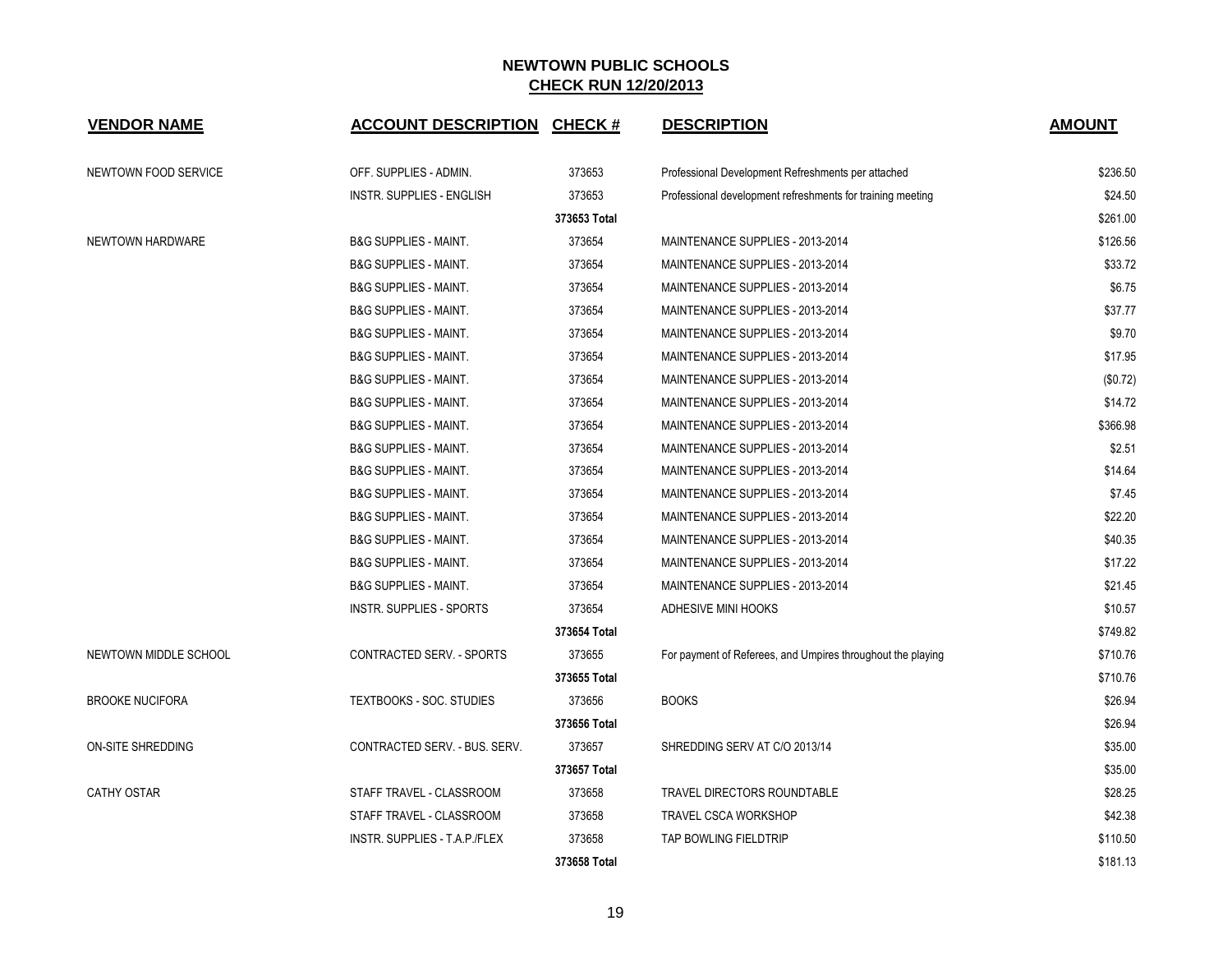| <b>VENDOR NAME</b>                | <b>ACCOUNT DESCRIPTION</b>          | <b>CHECK#</b> | <b>DESCRIPTION</b>                                     | <b>AMOUNT</b> |
|-----------------------------------|-------------------------------------|---------------|--------------------------------------------------------|---------------|
| OTIS ELEVATOR COMPANY             | <b>B&amp;G CONTRACTED SERV.</b>     | 373659        | ELEVATOR SVC CONTRACT - HAWL / RIS 2013-2014           | \$259.33      |
|                                   |                                     | 373659 Total  |                                                        | \$259.33      |
| PALOS SPORTS INC.                 | <b>INSTR. SUPPLIES - P.E.</b>       | 373660        | Class room supplies - PE - See attached                | \$1,411.87    |
|                                   | INSTR. SUPPLIES - P.E.              | 373660        | Shipping                                               | \$150.00      |
|                                   | INSTR. SUPPLIES - P.E.              | 373660        | Class room supplies - PE - See attached                | \$640.52      |
|                                   | INSTR. SUPPLIES - P.E.              | 373660        | Class room supplies - PE - See attached                | \$15.23       |
|                                   |                                     | 373660 Total  |                                                        | \$2,217.62    |
| RONALD PATTERSON                  | <b>B&amp;G SUPPLIES - CUSTODIAL</b> | 373661        | SHOE'S (40879)                                         | \$96.76       |
|                                   |                                     | 373661 Total  |                                                        | \$96.76       |
| PCM-G                             | <b>SUPPLIES - LIBRARY</b>           | 373662        | Smart Board Projector Replacement Lamp, UF55,          | \$588.00      |
|                                   | <b>SUPPLIES - LIBRARY</b>           | 373662        | PC201 Black Toner Cartridge for Brother Fax Machine    | \$59.98       |
|                                   |                                     | 373662 Total  |                                                        | \$647.98      |
| PEARSON EDUCATION INC.            | INSTR. SUPPLIES - CLASSROOM         | 373663        | DRA2 Progress Monitoring Assessment, Classroom Package | \$149.47      |
|                                   | INSTR. SUPPLIES - CLASSROOM         | 373663        | Estimated shipping                                     | \$15.48       |
|                                   |                                     | 373663 Total  |                                                        | \$164.95      |
| <b>J.W. PEPPER &amp; SON INC.</b> | <b>INSTR. SUPPLIES - MUSIC</b>      | 373664        | sheet music per attached listing                       | \$849.42      |
|                                   | <b>INSTR. SUPPLIES - MUSIC</b>      | 373664        | sheet music per attached listing                       | \$72.99       |
|                                   |                                     | 373664 Total  |                                                        | \$922.41      |
| PERKINS SCHOOL FOR THE BLIND      | TUITION - OUT-OF-DISTRICT           | 373665        | TUITION - OUT-OF-DISTRICT                              | \$20,560.85   |
|                                   |                                     | 373665 Total  |                                                        | \$20,560.85   |
| PETTY CASH                        | POSTAGE - ADMIN.                    | 373666        | PETTY CASH                                             | \$13.52       |
|                                   | OFF. SUPPLIES - ADMIN.              | 373666        | PETTY CASH                                             | \$7.96        |
|                                   | <b>INSTR. SUPPLIES - ART</b>        | 373666        | PETTY CASH                                             | \$30.91       |
|                                   | INSTR. SUPPLIES - CLASSROOM         | 373666        | PETTY CASH                                             | \$37.55       |
|                                   | INSTR. SUPPLIES - CLASSROOM         | 373666        | PETTY CASH                                             | \$7.92        |
|                                   |                                     | 373666 Total  |                                                        | \$97.86       |
| PETTY CASH                        | INSTR. SUPPLIES - SP. ED. PREK-8    | 373667        | PETTY CASH ACCOUNT SARAH WOODS HOM PRESCHOOL           | \$300.00      |
|                                   |                                     | 373667 Total  |                                                        | \$300.00      |
| PETTY CASH - PRESCH HS            | INSTR. SUPPLIES - SP. ED. PREK-8    | 373668        | PETTY CASH                                             | \$355.43      |
|                                   |                                     | 373668 Total  |                                                        | \$355.43      |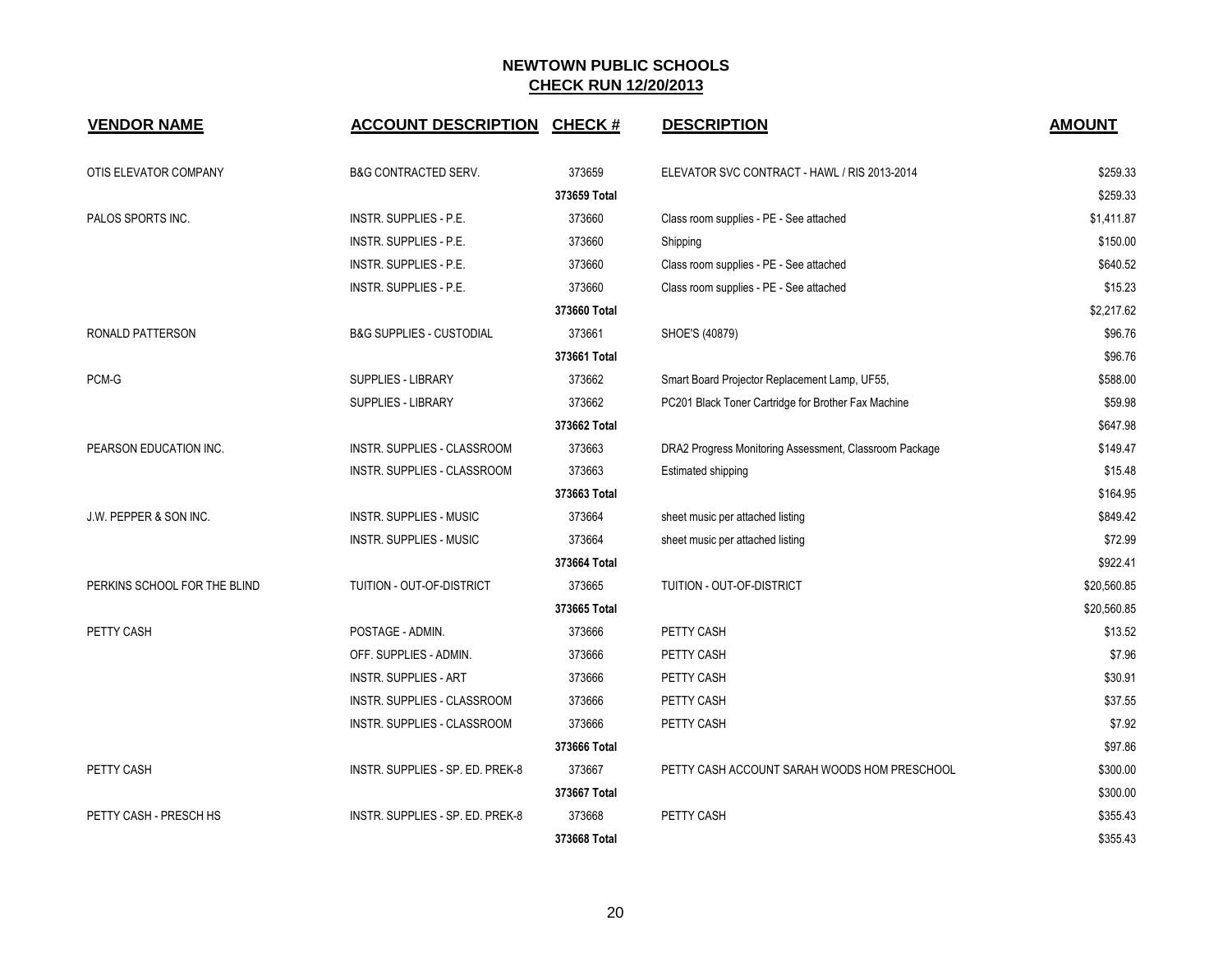| <b>VENDOR NAME</b>          | <b>ACCOUNT DESCRIPTION CHECK #</b>  |              | <b>DESCRIPTION</b>                                        | <b>AMOUNT</b> |
|-----------------------------|-------------------------------------|--------------|-----------------------------------------------------------|---------------|
| PETTY CASH                  | OFF. SUPPLIES - ADMIN.              | 373669       | PETTY CASH                                                | \$70.60       |
|                             | INSTR. SUPPLIES - CLASSROOM         | 373669       | PETTY CASH                                                | \$21.78       |
|                             |                                     | 373669 Total |                                                           | \$92.38       |
| PROJECT ADVENTURE, INC.     | REPAIRS - PROJ. ADV.                | 373670       | Additional repairs for Project Adventure challenge course | \$1,143.00    |
|                             |                                     | 373670 Total |                                                           | \$1,143.00    |
| <b>AVIEL RAMIREZ</b>        | <b>B&amp;G SUPPLIES - CUSTODIAL</b> | 373671       | SHOE'S (40879)                                            | \$100.00      |
|                             |                                     | 373671 Total |                                                           | \$100.00      |
| REALLY GOOD STUFF INC.      | OFF. SUPPLIES - ADMIN.              | 373672       | Backpack magnets #160106                                  | \$12.99       |
|                             | OFF. SUPPLIES - ADMIN.              | 373672       | Pointing magnets #154656                                  | \$4.99        |
|                             | OFF. SUPPLIES - ADMIN.              | 373672       | Magnet men #135256                                        | \$17.00       |
|                             | OFF. SUPPLIES - ADMIN.              | 373672       | Shipping/Handling                                         | \$8.95        |
|                             |                                     | 373672 Total |                                                           | \$43.93       |
| RICCIO LANDSCAPING LLC      | <b>B&amp;G CONTRACTED SERV.</b>     | 373673       | TREE REMOVAL / BUSH TRIMMING                              | \$937.50      |
|                             | <b>B&amp;G CONTRACTED SERV.</b>     | 373673       | TREE REMOVAL / BUSH TRIMMING                              | \$2,257.50    |
|                             |                                     | 373673 Total |                                                           | \$3,195.00    |
| ANTHONY RIGAZIO-DIGILIO DR. | STAFF TRAIN. - STAFF DEVELOP.       | 373674       | Planning and facilitation of teacher evaluation plan      | \$3,850.00    |
|                             |                                     | 373674 Total |                                                           | \$3,850.00    |
| ANTHONY SALVATORE           | STAFF TRAIN. - CLASSROOM            | 373675       | TRAINING REIMB.                                           | \$97.75       |
|                             |                                     | 373675 Total |                                                           | \$97.75       |
| SCHOENHOF DISTRIBUTORS      | TEXTBOOKS - WORLD LANG.             | 373676       | SCHAUM S OUTLINE OF ITALIAN GRAMMAR, 3RD ED.              | \$285.00      |
|                             |                                     | 373676 Total |                                                           | \$285.00      |
| SCHOLASTIC INC.             | <b>TEXTBOOKS - CLASSROOM</b>        | 373677       | Grades 1-4 Books (Please see attached)                    | \$474.56      |
|                             | <b>TEXTBOOKS - CLASSROOM</b>        | 373677       | S/H                                                       | \$42.69       |
|                             |                                     | 373677 Total |                                                           | \$517.25      |
| <b>SCHOLASTIC MAGAZINES</b> | <b>INSTR. SUPPLIES - ENGLISH</b>    | 373678       | Subscriptions for UPFRONT magazines(already receiving     | \$1,476.75    |
|                             | <b>INSTR. SUPPLIES - ENGLISH</b>    | 373678       | Shipping fees for magazines.                              | \$134.25      |
|                             |                                     | 373678 Total |                                                           | \$1,611.00    |
| <b>SCHOOL SPECIALTY</b>     | <b>INSTR. SUPPLIES - ART</b>        | 373679       | Byrne Clay - Low Fire Earthenware, 50 lb. box, red,       | (\$49.32)     |
|                             | <b>INSTR. SUPPLIES - ART</b>        | 373679       | Byrne Clay - Low Fire Earthenware,                        | \$49.32       |
|                             | <b>INSTR. SUPPLIES - ART</b>        | 373679       | Byrne Clay - Low Fire Earthenware, 50 lb. box, red,       | (\$126.88)    |
|                             | <b>INSTR. SUPPLIES - ART</b>        | 373679       | Byrne Clay - Low Fire Earthenware, 50 lb. box, red,       | \$126.88      |
|                             | CONTRACTED SERV. - LIBRARY          | 373679       | 9-021810-030 Red Oxford twin pocket portfolio             | \$37.50       |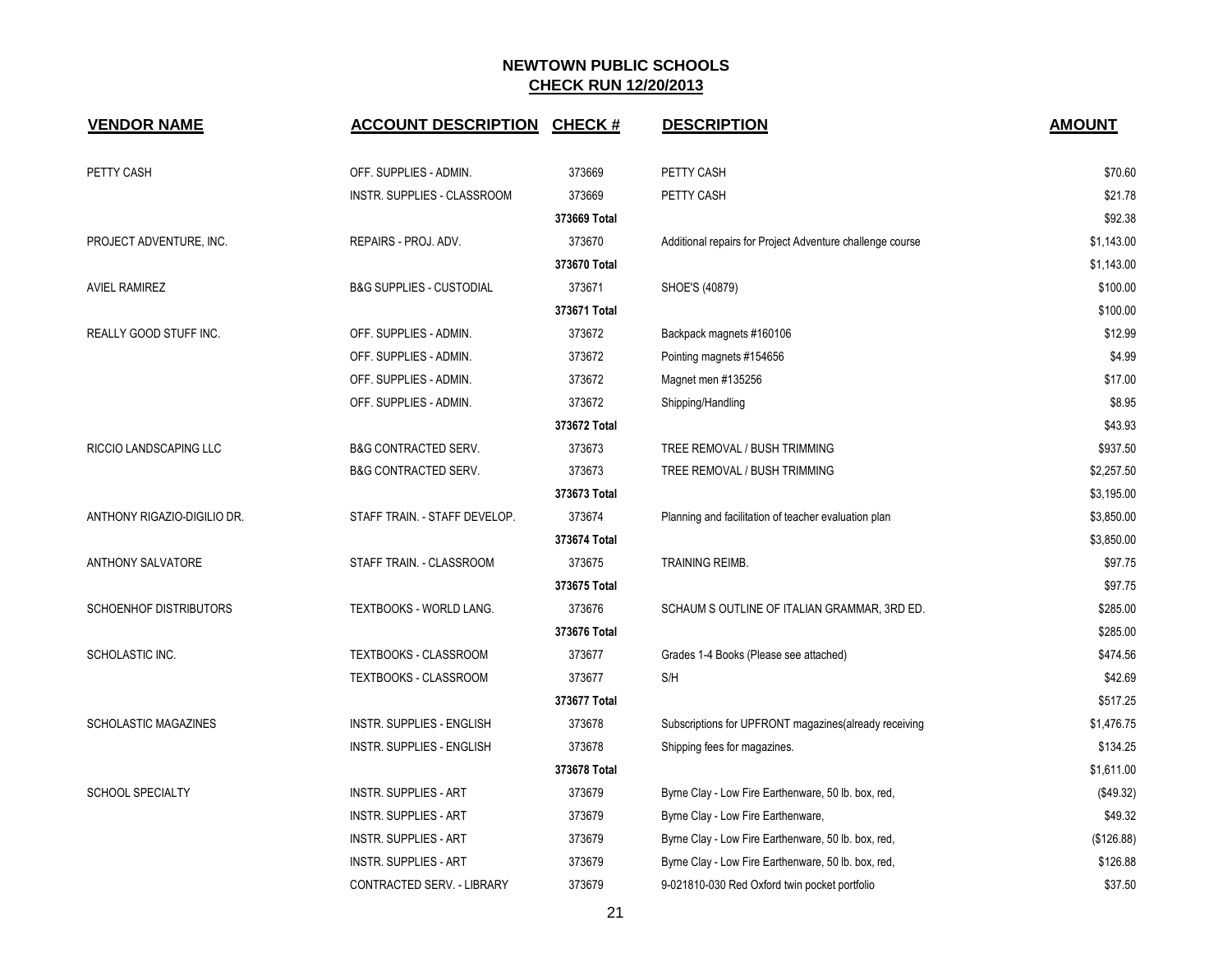| <b>VENDOR NAME</b>      | <b>ACCOUNT DESCRIPTION</b>       | <b>CHECK#</b> | <b>DESCRIPTION</b>                                       | <b>AMOUNT</b> |
|-------------------------|----------------------------------|---------------|----------------------------------------------------------|---------------|
| <b>SCHOOL SPECIALTY</b> | SUPPLIES - LIBRARY               | 373679        | 9-1296342-030 Medium black BIC velocity pen, box of 12.  | \$10.35       |
|                         | SUPPLIES - LIBRARY               | 373679        | 9-1296340-030 Medium blue Bic velocity pen, box of 12.   | \$10.35       |
|                         | <b>SUPPLIES - LIBRARY</b>        | 373679        | 9-1296341-030 Medium red Bic velocity pen, box of 12.    | \$10.35       |
|                         | <b>SUPPLIES - LIBRARY</b>        | 373679        | 9-084912-030 Size 2, black pre inked stamp pads          | \$15.60       |
|                         | INSTR. SUPPLIES - CLASSROOM      | 373679        | Paper Mate Flair Point # 9-407901-030                    | \$42.84       |
|                         | INSTR. SUPPLIES - CLASSROOM      | 373679        | Post-it Durable Index Tabs 9-074462-030                  | \$23.04       |
|                         | INSTR. SUPPLIES - CLASSROOM      | 373679        | Post it Super Sticky Recycled Notes # 9-1327802-030      | \$49.60       |
|                         | INSTR. SUPPLIES - CLASSROOM      | 373679        | colored exhibit paper 9-085454-030                       | \$13.84       |
|                         | INSTR. SUPPLIES - CLASSROOM      | 373679        | 2 pocket poly portfolio w/fasteners 9-077665-030         | \$53.56       |
|                         | INSTR. SUPPLIES - CLASSROOM      | 373679        | bean bag multi color 6-270256-030                        | \$167.25      |
|                         | INSTR. SUPPLIES - CLASSROOM      | 373679        | <b>SHIPPING</b>                                          | \$59.00       |
|                         | INSTR. SUPPLIES - CLASSROOM      | 373679        | X-ACTO Vacuum Mount Pencil Sharpeners 9-380150-030       | \$109.31      |
|                         | <b>INSTR. SUPPLIES - ART</b>     | 373679        | Art Supplies: tape, paint, color paper, cart 7775573012, | \$366.61      |
|                         |                                  | 373679 Total  |                                                          | \$969.20      |
| <b>SERC</b>             | STAFF TRAIN. - PUPIL SERV.       | 373680        | LEADERSHIP INITIATIVE DEC 5                              | \$225.00      |
|                         |                                  | 373680 Total  |                                                          | \$225.00      |
| <b>J.A. SEXAUER</b>     | <b>B&amp;G SUPPLIES - MAINT.</b> | 373681        | SHOP STOCK PLUMBING SUPPLIES                             | \$3,395.10    |
|                         | <b>B&amp;G SUPPLIES - MAINT.</b> | 373681        | SHOP STOCK PLUMBING SUPPLIES                             | \$520.02      |
|                         | <b>B&amp;G SUPPLIES - MAINT.</b> | 373681        | SHOP STOCK PLUMBING SUPPLIES                             | \$527.53      |
|                         | <b>B&amp;G SUPPLIES - MAINT.</b> | 373681        | WATER RAM UNIT - PLUMBING SUPPLIES                       | \$575.28      |
|                         |                                  | 373681 Total  |                                                          | \$5,017.93    |
| SHAR PRODUCTS CO.       | <b>REPAIRS - MUSIC</b>           | 373682        | Repairs - See attached                                   | \$125.00      |
|                         | <b>REPAIRS - MUSIC</b>           | 373682        | Shipping                                                 | \$12.00       |
|                         |                                  | 373682 Total  |                                                          | \$137.00      |
| SHARPS COMPLIANCE INC.  | MEDICAL SUPPLIES - NONPUBLIC     | 373683        | 20 Gallon Sharps Take-Away and Pick-Up/ System           | \$189.00      |
|                         | MEDICAL SUPPLIES - NONPUBLIC     | 373683        | <b>SHIPPING</b>                                          | \$40.42       |
|                         |                                  | 373683 Total  |                                                          | \$229.42      |
| SHEFFIELD POTTERY INC.  | <b>INSTR. SUPPLIES - ART</b>     | 373684        | Clay for art class. FREE SHIPPING                        | \$362.50      |
|                         | <b>INSTR. SUPPLIES - ART</b>     | 373684        | White Clay: New England white                            | \$72.50       |
|                         | <b>INSTR. SUPPLIES - ART</b>     | 373684        | Red Clay: Mass Red                                       | \$14.50       |
|                         |                                  | 373684 Total  |                                                          | \$449.50      |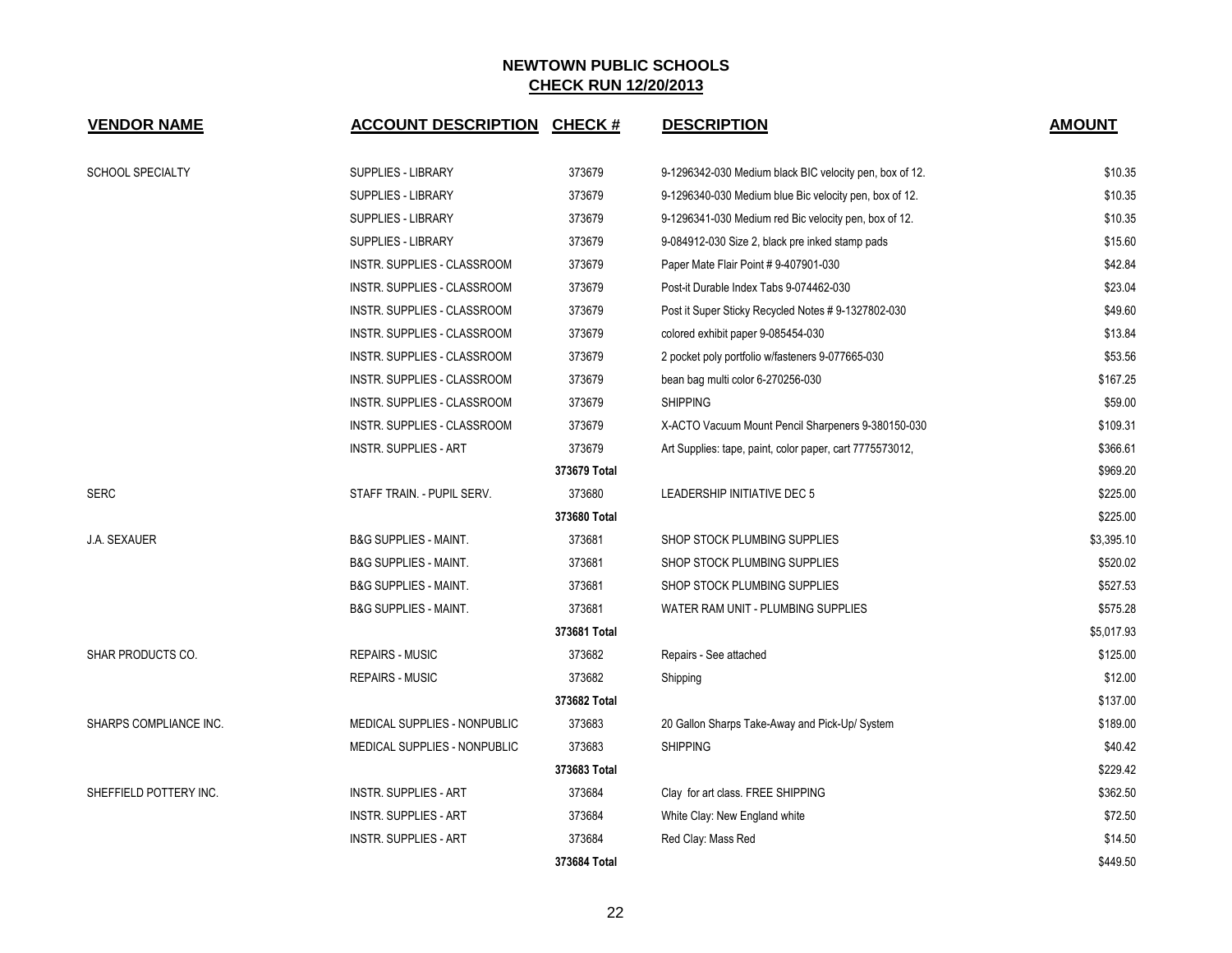| <b>VENDOR NAME</b>                                            | <b>ACCOUNT DESCRIPTION</b>       | <b>CHECK#</b> | <b>DESCRIPTION</b>                                        | <b>AMOUNT</b> |
|---------------------------------------------------------------|----------------------------------|---------------|-----------------------------------------------------------|---------------|
| SHI INTERNATIONAL CORP.                                       | TECH. SOFTWARE - INFO. TECH.     | 373685        | VMWARE VSPHERE STANDARD                                   | \$8,374.70    |
|                                                               |                                  | 373685 Total  |                                                           | \$8,374.70    |
| STAPLES ADVANTAGE                                             | INSTR. SUPPLIES - INFO. TECH.    | 373686        | Supplies for Tech - cds, thumb drives, etc.               | \$41.60       |
|                                                               |                                  | 373686 Total  |                                                           | \$41.60       |
| STEWART & STEVENSON POWER PRODUCTS LLC B. & G. REPAIRS - RIS. |                                  | 373687        | SERVICE GENERATOR - RIS                                   | \$1,397.34    |
|                                                               |                                  | 373687 Total  |                                                           | \$1,397.34    |
| SUPERIOR CLEANERS AND TAILORS                                 | INSTR. SUPPLIES - SP. ED. PREK-8 | 373688        | STARR PROGRAM LAUNDRY                                     | \$15.45       |
|                                                               | INSTR. SUPPLIES - SP. ED. PREK-8 | 373688        | STARR PROGRAM LAUNDRY                                     | \$15.45       |
|                                                               | INSTR. SUPPLIES - SP. ED. PREK-8 | 373688        | STARR PROGRAM LAUNDRY                                     | \$15.45       |
|                                                               |                                  | 373688 Total  |                                                           | \$46.35       |
| <b>THOMAS SWETTS</b>                                          | <b>REPAIRS - TECH ED.</b>        | 373689        | AMAZON                                                    | \$105.79      |
|                                                               | INSTR. SUPPLIES - TECH ED.       | 373689        | <b>TONER</b>                                              | \$222.68      |
|                                                               | <b>INSTR. SUPPLIES - MUSIC</b>   | 373689        | <b>DRILLS</b>                                             | \$476.95      |
|                                                               |                                  | 373689 Total  |                                                           | \$805.42      |
| TAX COLLECTOR NEWTOWN                                         | SEWER OPERATION & MAINT.         | 373690        | 69 UNITS AT HW                                            | \$483.76      |
|                                                               | SEWER OPERATION & MAINT.         | 373690        | 141 UNITS AT MS                                           | \$988.55      |
|                                                               | SEWER OPERATION & MAINT.         | 373690        | 1 UNIT AT SH                                              | \$36.54       |
|                                                               | SEWER OPERATION & MAINT.         | 373690        | 964 UNITS AT NHS                                          | \$6,758.60    |
|                                                               |                                  | 373690 Total  |                                                           | \$8,267.45    |
| <b>TEACHER DIRECT LLC</b>                                     | INSTR. SUPPLIES - CLASSROOM      | 373691        | Graduation Crowns #330-101022CD, Size 30                  | \$35.52       |
|                                                               | INSTR. SUPPLIES - CLASSROOM      | 373691        | shipping                                                  | \$8.00        |
|                                                               |                                  | 373691 Total  |                                                           | \$43.52       |
| <b>TEACHER'S DISCOVERY</b>                                    | INSTR. SUPPLIES - WORLD LANG.    | 373692        | Items for World Language classes per attached order form. | \$110.74      |
|                                                               | INSTR. SUPPLIES - WORLD LANG.    | 373692        | Shipping charge                                           | \$13.29       |
|                                                               |                                  | 373692 Total  |                                                           | \$124.03      |
| <b>TECH AIR</b>                                               | <b>INSTR. SUPPLIES - SCIENCE</b> | 373693        | CARBON DIOXIDE 50 # SYPHJON CYLINDER                      | \$57.38       |
|                                                               | INSTR. SUPPLIES - SCIENCE        | 373693        | <b>FUEL SURCHARGE</b>                                     | \$12.95       |
|                                                               | <b>INSTR. SUPPLIES - SCIENCE</b> | 373693        | REGULATORY COMPLIANCE CHARGE                              | \$8.95        |
|                                                               | <b>INSTR. SUPPLIES - SCIENCE</b> | 373693        | <b>DELIVERY CHARGE</b>                                    | \$25.50       |
|                                                               |                                  | 373693 Total  |                                                           | \$104.78      |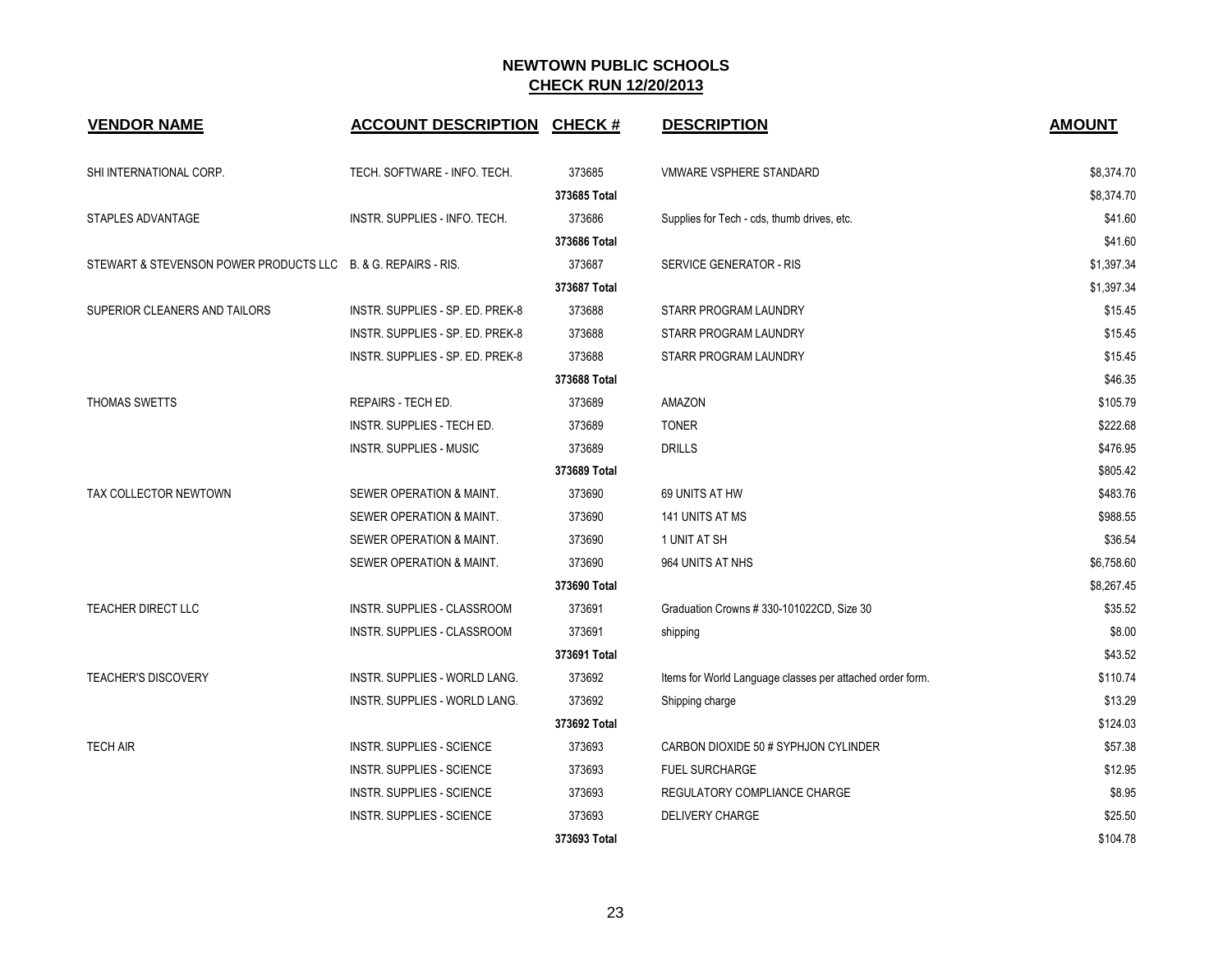| <b>VENDOR NAME</b>                   | <b>ACCOUNT DESCRIPTION</b>     | <b>CHECK#</b> | <b>DESCRIPTION</b>                                                      | <b>AMOUNT</b> |
|--------------------------------------|--------------------------------|---------------|-------------------------------------------------------------------------|---------------|
| TECHNICAL EDUCATION SOLUTIONS LLC    | TEXTBOOKS - TECH ED.           | 373694        | RESIDENTIAL DESIGN USING CHIEF ARCH.                                    | \$69.95       |
|                                      | TEXTBOOKS - TECH ED.           | 373694        | <b>SHIPPING</b>                                                         | \$10.00       |
|                                      |                                | 373694 Total  |                                                                         | \$79.95       |
| <b>MELISSA THORPE</b>                | INSTR. SUPPLIES - CLASSROOM    | 373695        | <b>REIMB FOR SUPPLIES</b>                                               | \$60.00       |
|                                      |                                | 373695 Total  |                                                                         | \$60.00       |
| <b>TORRCO</b>                        | B. & G. REPAIRS - M.S.         | 373696        | D14 HEAT REPAIR - NMS                                                   | \$197.88      |
|                                      | B. & G. REPAIRS - H.S.         | 373696        | <b>BATHROOM REPAIR PARTS - NHS</b>                                      | \$182.20      |
|                                      | B. & G. REPAIRS - H.S.         | 373696        | <b>BATHROOM REPAIR PARTS - NHS</b>                                      | \$69.50       |
|                                      | B. & G. REPAIRS - H.S.         | 373696        | PLUMBING REPAIRS - NHS                                                  | \$92.06       |
|                                      |                                | 373696 Total  |                                                                         | \$541.64      |
| TOWN OF NEWTOWN                      | <b>DENTAL CLAIMS</b>           | 373697        | DENTAL SELF-FUNDED 2013/14                                              | \$25,002.17   |
|                                      |                                | 373697 Total  |                                                                         | \$25,002.17   |
| TREETOP PUBLISHING INC.              | INSTR. SUPPLIES - CLASSROOM    | 373698        | Print & Past Books # book-PP14                                          | \$184.00      |
|                                      | INSTR. SUPPLIES - CLASSROOM    | 373698        | shipping                                                                | \$18.40       |
|                                      |                                | 373698 Total  |                                                                         | \$202.40      |
| USI EDUCATION & GOVERNMENT SALES     | INSTR. SUPPLIES - CLASSROOM    | 373699        | Standard Roll Film E24-0339 laminating film Quote/Order #3710619 (Mary) | \$445.50      |
|                                      | INSTR. SUPPLIES - CLASSROOM    | 373699        | Ship/Hand                                                               | \$35.00       |
|                                      |                                | 373699 Total  |                                                                         | \$480.50      |
| USPS-HASLER (C/O)                    | POSTAGE - BUS, SERV.           | 373700        | POSTAGE 0000250065                                                      | \$4,000.00    |
|                                      |                                | 373700 Total  |                                                                         | \$4,000.00    |
| USPS-HASLER (H/S)                    | POSTAGE - ADMIN.               | 373701        | <b>POSTAGE</b>                                                          | \$3,000.00    |
|                                      |                                | 373701 Total  |                                                                         | \$3,000.00    |
| VALIANT MUSIC SUPPLY, INC.           | INSTR. SUPPLIES - MUSIC        | 373702        | <b>CHORAL FOLIOS</b>                                                    | \$1,867.50    |
|                                      | <b>INSTR. SUPPLIES - MUSIC</b> | 373702        | OCTAVO STORAGE BOXES                                                    | \$416.25      |
|                                      | <b>INSTR. SUPPLIES - MUSIC</b> | 373702        | <b>SHIPPING</b>                                                         | \$132.70      |
|                                      |                                | 373702 Total  |                                                                         | \$2,416.45    |
| <b>WELLS FARGO EQUIPMENT FINANCE</b> | <b>EQUIP RENTAL - B&amp;G</b>  | 373703        | FORK LIFT LEASE AGREEMENT - 2013-2014                                   | \$588.85      |
|                                      |                                | 373703 Total  |                                                                         | \$588.85      |
| WILLCO SALES & SERVICE INC           | B. & G. REPAIRS - M.S.         | 373704        | EXTERIOR DOOR REPAIR - NMS                                              | \$380.00      |
|                                      |                                | 373704 Total  |                                                                         | \$380.00      |